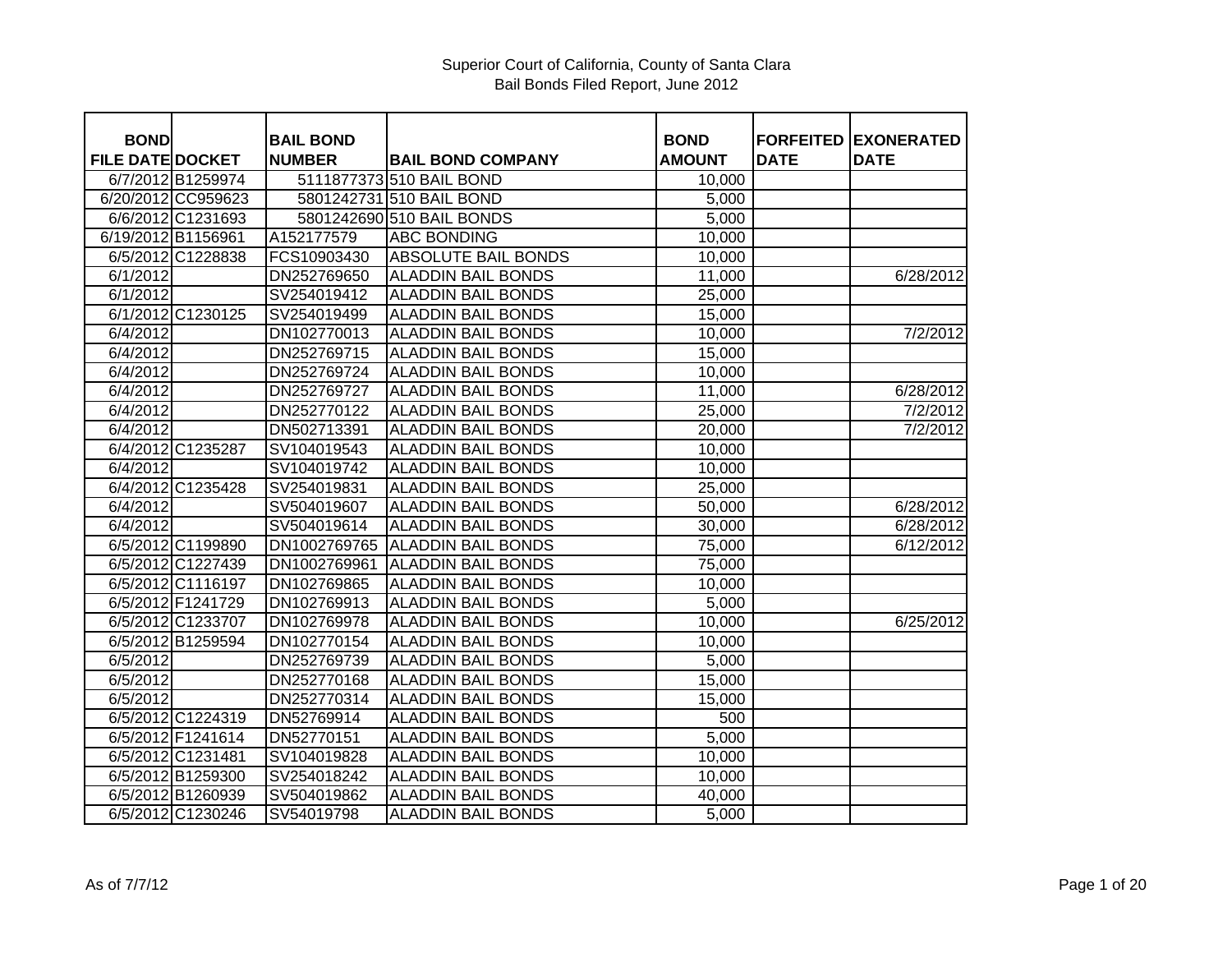| <b>BOND</b>             |                    | <b>BAIL BOND</b> |                                  | <b>BOND</b>   | <b>FORFEITED</b> | <b>EXONERATED</b> |
|-------------------------|--------------------|------------------|----------------------------------|---------------|------------------|-------------------|
| <b>FILE DATE DOCKET</b> |                    | <b>NUMBER</b>    | <b>BAIL BOND COMPANY</b>         | <b>AMOUNT</b> | <b>DATE</b>      | <b>DATE</b>       |
| 6/6/2012                |                    | DN252770169      | <b>ALADDIN BAIL BONDS</b>        | 10,000        |                  |                   |
|                         | 6/6/2012 F1243080  | DN252770171      | <b>ALADDIN BAIL BONDS</b>        | 10,000        |                  |                   |
| 6/6/2012                |                    | DN502769937      | <b>ALADDIN BAIL BONDS</b>        | 50,000        |                  |                   |
|                         | 6/6/2012 C1235365  | SN254019959      | <b>ALADDIN BAIL BONDS</b>        | 25,000        | 7/2/2012         |                   |
| 6/6/2012                |                    | SV104020067      | <b>ALADDIN BAIL BONDS</b>        | 10,000        |                  | 7/3/2012          |
|                         | 6/6/2012 C1234118  | SV254020021      | <b>ALADDIN BAIL BONDS</b>        | 20,500        |                  | 6/18/2012         |
|                         | 6/7/2012 C1231918  |                  | DN10002770495 ALADDIN BAIL BONDS | 100,000       |                  |                   |
|                         | 6/7/2012 C1235613  | SV104005744      | <b>ALADDIN BAIL BONDS</b>        | 10,000        |                  |                   |
| 6/7/2012                |                    | SV104019993      | <b>ALADDIN BAIL BONDS</b>        | 10,000        |                  |                   |
|                         | 6/8/2012 C1232802  | DN102770568      | <b>ALADDIN BAIL BONDS</b>        | 10,000        |                  |                   |
|                         | 6/8/2012 C1234620  | DN252770721      | <b>ALADDIN BAIL BONDS</b>        | 25,000        |                  |                   |
| 6/8/2012                |                    | DN252770741      | <b>ALADDIN BAIL BONDS</b>        | 15,000        |                  |                   |
|                         | 6/8/2012 C1234042  | DN252770750      | <b>ALADDIN BAIL BONDS</b>        | 25,000        |                  |                   |
|                         | 6/8/2012 C1234150  | DN502770711      | <b>ALADDIN BAIL BONDS</b>        | 25,000        |                  |                   |
|                         | 6/8/2012 C1225445  | SV104019421      | <b>ALADDIN BAIL BONDS</b>        | 7,500         |                  |                   |
|                         | 6/8/2012 C1234091  | SV254020250      | <b>ALADDIN BAIL BONDS</b>        | 25,000        |                  |                   |
|                         | 6/8/2012 C1233926  | SV504020292      | <b>ALADDIN BAIL BONDS</b>        | 50,000        | 6/21/2012        |                   |
|                         | 6/11/2012 C1235728 | DN1002770845     | <b>ALADDIN BAIL BONDS</b>        | 100,000       |                  |                   |
|                         | 6/11/2012 C1233783 | DN102770414      | <b>ALADDIN BAIL BONDS</b>        | 10,000        |                  |                   |
| 6/11/2012               |                    | DN102770967      | <b>ALADDIN BAIL BONDS</b>        | 10,000        |                  |                   |
|                         | 6/11/2012 C1223725 | DN252770926      | <b>ALADDIN BAIL BONDS</b>        | 15,000        |                  |                   |
|                         | 6/11/2012 FF929373 | DN252770945      | <b>ALADDIN BAIL BONDS</b>        | 20,000        |                  |                   |
| 6/11/2012               |                    | DN252771037      | <b>ALADDIN BAIL BONDS</b>        | 25,000        |                  |                   |
| 6/11/2012               |                    | DN252771145      | <b>ALADDIN BAIL BONDS</b>        | 15,000        |                  |                   |
| 6/11/2012               |                    | DN252771231      | <b>ALADDIN BAIL BONDS</b>        | 10,000        |                  |                   |
| 6/11/2012               |                    | DN502770572      | <b>ALADDIN BAIL BONDS</b>        | 25,000        |                  |                   |
|                         | 6/11/2012 C1226851 | DN502770940      | <b>ALADDIN BAIL BONDS</b>        | 30,000        |                  |                   |
|                         | 6/11/2012 C1226090 | DN502770965      | <b>ALADDIN BAIL BONDS</b>        | 50,000        |                  |                   |
|                         | 6/11/2012 C1235245 | DN502771183      | <b>ALADDIN BAIL BONDS</b>        | 25,000        |                  |                   |
| 6/11/2012               |                    | DN52771072       | <b>ALADDIN BAIL BONDS</b>        | 5,000         |                  |                   |
| 6/11/2012               |                    | SV104020580      | <b>ALADDIN BAIL BONDS</b>        | 10,000        |                  |                   |
|                         | 6/11/2012 C1226203 | SV104020599      | <b>ALADDIN BAIL BONDS</b>        | 10,000        |                  |                   |
|                         | 6/11/2012 C1235612 | SV254020397      | <b>ALADDIN BAIL BONDS</b>        | 25,000        | 7/5/2012         |                   |
| 6/11/2012               |                    | SV254020504      | <b>ALADDIN BAIL BONDS</b>        | 15,000        |                  |                   |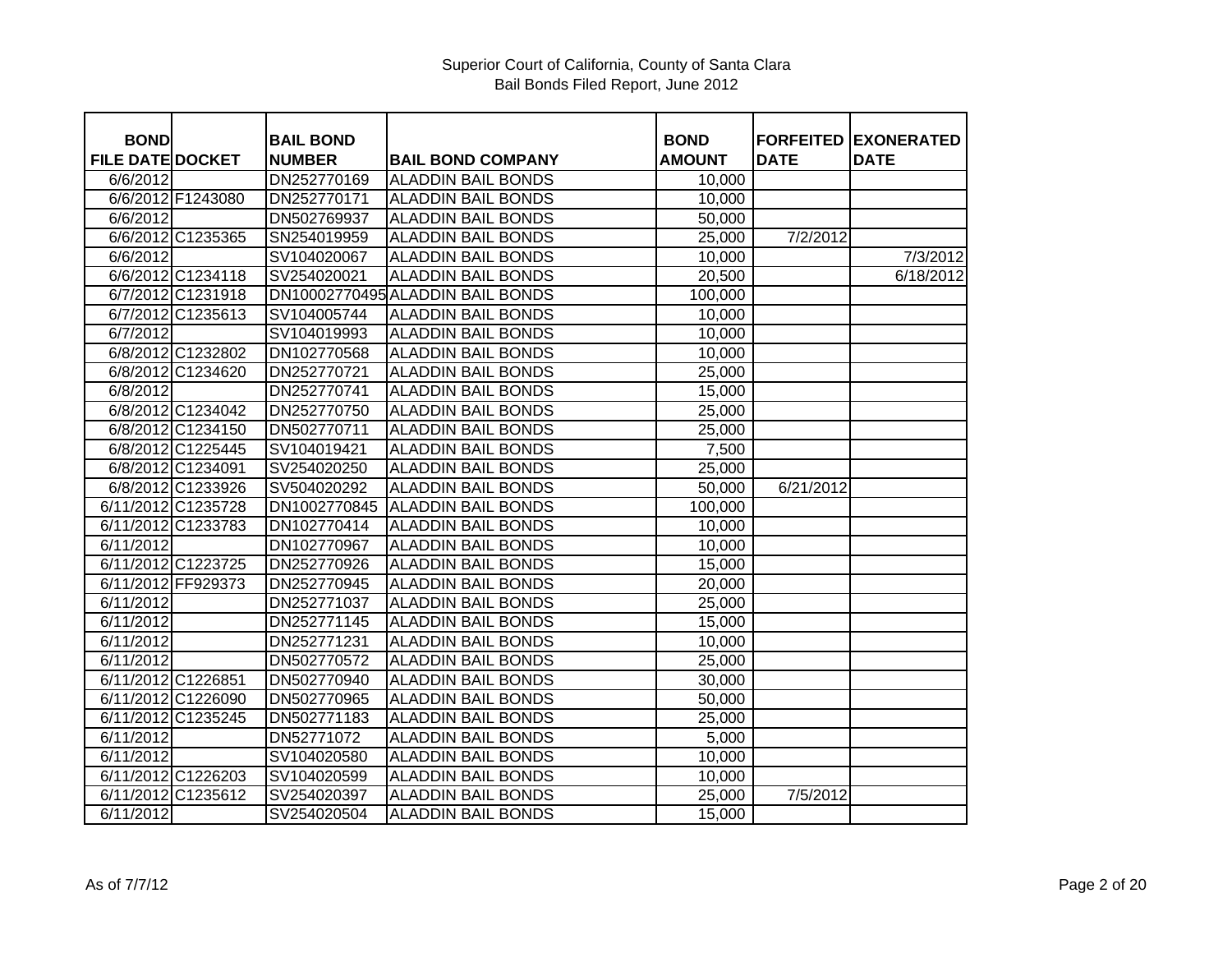| <b>BOND</b>             |                    | <b>BAIL BOND</b> |                           | <b>BOND</b>   | <b>FORFEITED</b> | <b>EXONERATED</b> |
|-------------------------|--------------------|------------------|---------------------------|---------------|------------------|-------------------|
| <b>FILE DATE DOCKET</b> |                    | <b>NUMBER</b>    | <b>BAIL BOND COMPANY</b>  | <b>AMOUNT</b> | <b>DATE</b>      | <b>DATE</b>       |
| 6/11/2012 C1115340      |                    | SV54020396       | <b>ALADDIN BAIL BONDS</b> | 5,000         |                  |                   |
| 6/11/2012 C1081722      |                    | SV54020399       | <b>ALADDIN BAIL BONDS</b> | 5,000         |                  |                   |
| 6/11/2012 C1231175      |                    | SV54020443       | <b>ALADDIN BAIL BONDS</b> | 5,000         |                  |                   |
| 6/11/2012 C1230253      |                    | SV54020473       | <b>ALADDIN BAIL BONDS</b> | 5,000         |                  |                   |
| 6/12/2012 C1234766      |                    | DN102713371      | <b>ALADDIN BAIL BONDS</b> | 1,000         |                  | 6/28/2012         |
| 6/12/2012 C1236022      |                    | DN102771331      | <b>ALADDIN BAIL BONDS</b> | 10,000        |                  |                   |
| 6/12/2012 B1259827      |                    | DN1502767077     | <b>ALADDIN BAIL BONDS</b> | 150,000       |                  |                   |
| 6/12/2012 B1260264      |                    | DN252770772      | <b>ALADDIN BAIL BONDS</b> | 15,000        |                  |                   |
| 6/12/2012               |                    | DN252770851      | <b>ALADDIN BAIL BONDS</b> | 10,000        |                  |                   |
| 6/12/2012               |                    | DN252771343      | <b>ALADDIN BAIL BONDS</b> | 16,000        |                  |                   |
| 6/12/2012 C1234621      |                    | DN502748514      | <b>ALADDIN BAIL BONDS</b> | 31,000        |                  |                   |
| 6/12/2012 B1260471      |                    | DN502770728      | <b>ALADDIN BAIL BONDS</b> | 50,000        |                  | 6/21/2012         |
| 6/12/2012 B1260416      |                    | DN502770749      | <b>ALADDIN BAIL BONDS</b> | 50,000        |                  |                   |
| 6/12/2012 C1235021      |                    | DN502771266      | <b>ALADDIN BAIL BONDS</b> | 25,000        |                  |                   |
| 6/12/2012 B1261077      |                    | SV104020330      | <b>ALADDIN BAIL BONDS</b> | 10,000        |                  |                   |
| 6/12/2012               |                    | SV104020600      | <b>ALADDIN BAIL BONDS</b> | 7,000         |                  |                   |
| 6/12/2012               |                    | SV104020632      | <b>ALADDIN BAIL BONDS</b> | 10,000        |                  |                   |
| 6/12/2012 C1235243      |                    | SV254020667      | <b>ALADDIN BAIL BONDS</b> | 25,000        |                  |                   |
| 6/12/2012 B1260489      |                    | SV504020256      | <b>ALADDIN BAIL BONDS</b> | 50,000        | 6/20/2012        |                   |
| 6/12/2012               |                    | SV54020505       | <b>ALADDIN BAIL BONDS</b> | 5,000         |                  |                   |
| 6/13/2012 C1117085      |                    | DN102771490      | <b>ALADDIN BAIL BONDS</b> | 10,000        |                  |                   |
| 6/13/2012               |                    | DN252771489      | <b>ALADDIN BAIL BONDS</b> | 21,000        |                  |                   |
|                         | 6/13/2012 CC633115 | DN502771422      | <b>ALADDIN BAIL BONDS</b> | 35,000        |                  |                   |
| 6/13/2012               |                    | SV254020891      | <b>ALADDIN BAIL BONDS</b> | 25,000        |                  | 6/26/2012         |
| 6/13/2012 C1234672      |                    | SV504020817      | <b>ALADDIN BAIL BONDS</b> | 25,000        |                  |                   |
| 6/14/2012               |                    | DN252771182      | <b>ALADDIN BAIL BONDS</b> | 5,000         |                  |                   |
| 6/14/2012               |                    | DN252771511      | <b>ALADDIN BAIL BONDS</b> | 16,000        |                  |                   |
| 6/14/2012 C1234359      |                    | DN252771520      | <b>ALADDIN BAIL BONDS</b> | 15,000        | 6/19/2012        |                   |
| 6/14/2012               |                    | SV1004020847     | <b>ALADDIN BAIL BONDS</b> | 100,000       |                  |                   |
| 6/14/2012 C1233404      |                    | SV104020530      | <b>ALADDIN BAIL BONDS</b> | 10,000        |                  |                   |
| 6/14/2012 B1047433      |                    | SV254005757      | <b>ALADDIN BAIL BONDS</b> | 25,000        |                  |                   |
| 6/14/2012 C1231161      |                    | SV254020343      | <b>ALADDIN BAIL BONDS</b> | 15,000        |                  |                   |
| 6/14/2012 C1232301      |                    | SV254020356      | <b>ALADDIN BAIL BONDS</b> | 25,000        |                  |                   |
| 6/14/2012               |                    | SV254020913      | <b>ALADDIN BAIL BONDS</b> | 15,000        |                  |                   |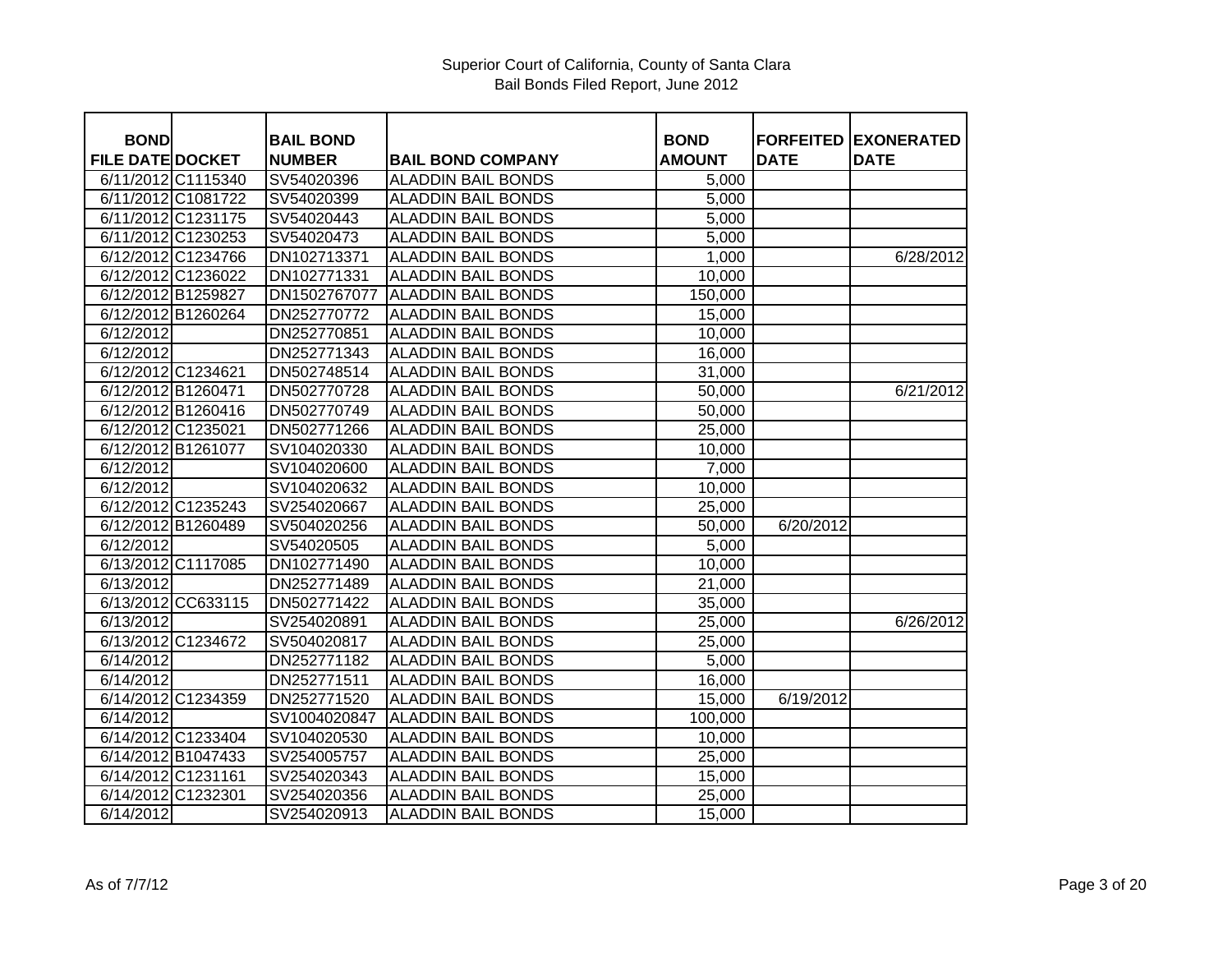|                                        |                                   |                           |                              | <b>FORFEITED</b> |                                  |
|----------------------------------------|-----------------------------------|---------------------------|------------------------------|------------------|----------------------------------|
| <b>BOND</b><br><b>FILE DATE DOCKET</b> | <b>BAIL BOND</b><br><b>NUMBER</b> | <b>BAIL BOND COMPANY</b>  | <b>BOND</b><br><b>AMOUNT</b> | <b>DATE</b>      | <b>EXONERATED</b><br><b>DATE</b> |
| 6/15/2012 C1071136                     | DN252748511                       | <b>ALADDIN BAIL BONDS</b> | 25,000                       |                  |                                  |
| 6/15/2012 C1235032                     | DN252748512                       | <b>ALADDIN BAIL BONDS</b> | 11,000                       |                  |                                  |
| 6/15/2012 C1234658                     | DN502771674                       | <b>ALADDIN BAIL BONDS</b> | 50,000                       |                  |                                  |
| 6/15/2012 B1260516                     | DN52771571                        | <b>ALADDIN BAIL BONDS</b> |                              |                  |                                  |
|                                        |                                   |                           | 5,000                        |                  |                                  |
| 6/15/2012                              | DN52771676                        | <b>ALADDIN BAIL BONDS</b> | 1,000                        |                  |                                  |
| 6/15/2012 C1118798                     | SV104020918                       | <b>ALADDIN BAIL BONDS</b> | 10,000                       |                  |                                  |
| 6/15/2012 C1226527                     | SV254021009                       | <b>ALADDIN BAIL BONDS</b> | 20,000                       |                  |                                  |
| 6/15/2012 C1119957                     | SV54021065                        | <b>ALADDIN BAIL BONDS</b> | 5,000                        |                  |                                  |
| 6/18/2012 B1260880                     | DN1002771748                      | <b>ALADDIN BAIL BONDS</b> | 80,000                       |                  |                                  |
| 6/18/2012                              | DN102772095                       | <b>ALADDIN BAIL BONDS</b> | 10,000                       |                  |                                  |
| 6/18/2012 B1261031                     | DN252762531                       | <b>ALADDIN BAIL BONDS</b> | 10,000                       |                  |                                  |
| 6/18/2012 C1235022                     | DN252762532                       | <b>ALADDIN BAIL BONDS</b> | 25,000                       |                  |                                  |
| 6/18/2012 C1199278                     | DN252771896                       | <b>ALADDIN BAIL BONDS</b> | 20,000                       |                  |                                  |
| 6/18/2012 B1154396                     | DN252771931                       | <b>ALADDIN BAIL BONDS</b> | 25,000                       |                  |                                  |
| 6/18/2012                              | DN252772005                       | <b>ALADDIN BAIL BONDS</b> | 25,000                       |                  |                                  |
| 6/18/2012 C1235241                     | DN502771841                       | <b>ALADDIN BAIL BONDS</b> | 50,000                       | 6/28/2012        |                                  |
| 6/18/2012 C1231774                     | DN52771526                        | <b>ALADDIN BAIL BONDS</b> | 5,000                        |                  |                                  |
| 6/18/2012 C1234761                     | DN52771659                        | <b>ALADDIN BAIL BONDS</b> | 1,000                        |                  | 6/25/2012                        |
| 6/18/2012                              | DN52771895                        | <b>ALADDIN BAIL BONDS</b> | 1,000                        |                  |                                  |
| 6/18/2012                              | DN52772028                        | <b>ALADDIN BAIL BONDS</b> | 5,000                        |                  |                                  |
| 6/18/2012                              | SV104021117                       | <b>ALADDIN BAIL BONDS</b> | 10,000                       |                  |                                  |
| 6/18/2012                              | SV104021227                       | <b>ALADDIN BAIL BONDS</b> | 10,000                       |                  |                                  |
| 6/18/2012                              | SV104021277                       | <b>ALADDIN BAIL BONDS</b> | 10,000                       |                  |                                  |
| 6/18/2012                              | SV254021376                       | <b>ALADDIN BAIL BONDS</b> | 25,000                       |                  |                                  |
| 6/18/2012 C1233903                     | SV504005880                       | <b>ALADDIN BAIL BONDS</b> | 35,000                       |                  |                                  |
| 6/18/2012                              | SV54021314                        | <b>ALADDIN BAIL BONDS</b> | 5,000                        |                  |                                  |
| 6/18/2012                              | SV54021397                        | <b>ALADDIN BAIL BONDS</b> | 5,000                        |                  | 6/18/2012                        |
| 6/19/2012                              | DN102772020                       | <b>ALADDIN BAIL BONDS</b> | 10,000                       |                  |                                  |
| 6/19/2012 B1259382                     | DN102772155                       | <b>ALADDIN BAIL BONDS</b> | 10,000                       |                  |                                  |
| 6/19/2012                              | DN252772033                       | <b>ALADDIN BAIL BONDS</b> | 10,000                       |                  |                                  |
| 6/19/2012 C1227857                     | DN252772226                       | <b>ALADDIN BAIL BONDS</b> | 25,000                       |                  |                                  |
| 6/19/2012 B1260852                     | DN502748513                       | <b>ALADDIN BAIL BONDS</b> | 25,000                       |                  |                                  |
| 6/19/2012                              | DN502772203                       | <b>ALADDIN BAIL BONDS</b> | 10,000                       |                  |                                  |
| 6/19/2012                              | SV104021479                       | <b>ALADDIN BAIL BONDS</b> | 10,000                       |                  |                                  |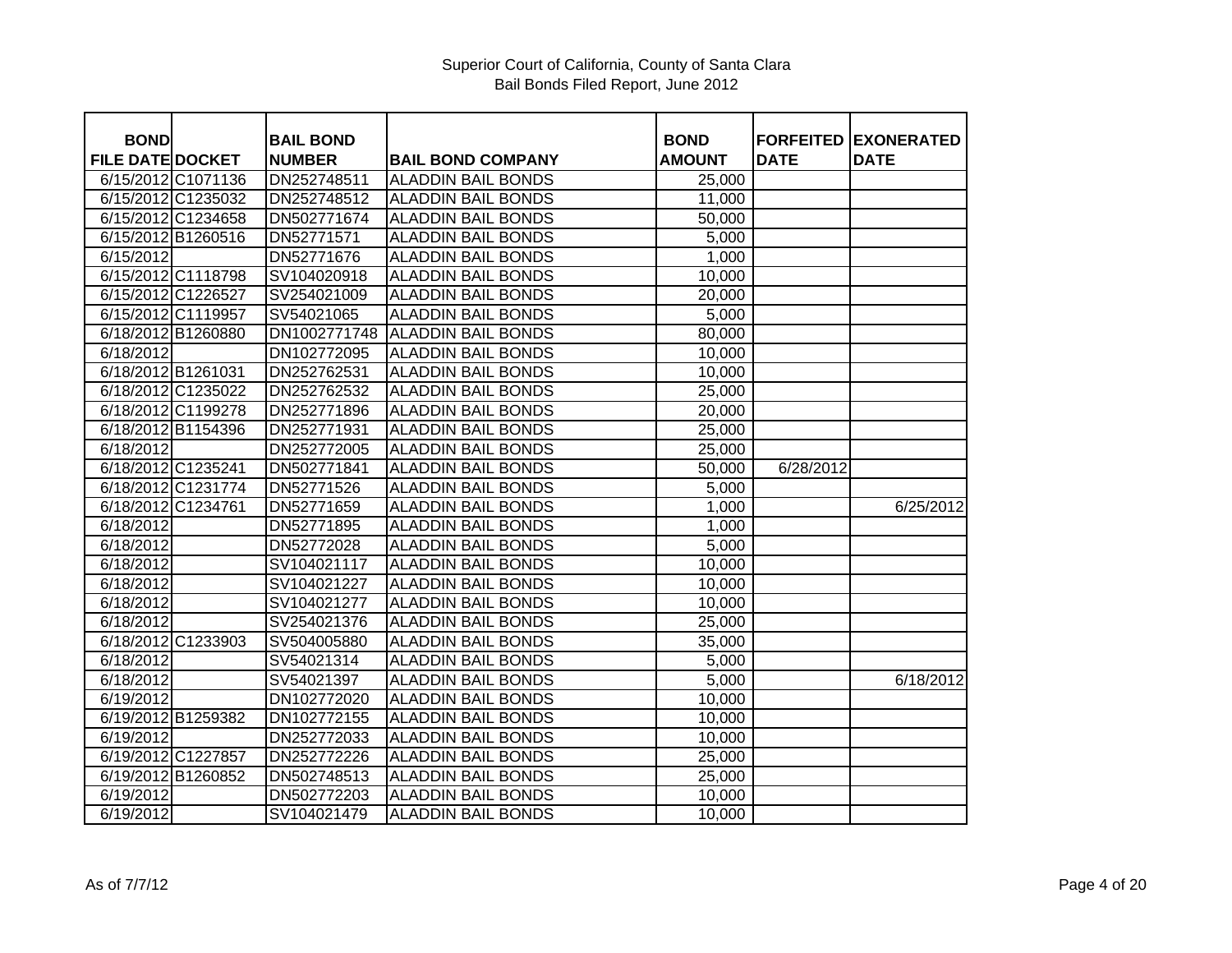| <b>BOND</b>             |                    | <b>BAIL BOND</b> |                           | <b>BOND</b>   |             | <b>FORFEITED EXONERATED</b> |
|-------------------------|--------------------|------------------|---------------------------|---------------|-------------|-----------------------------|
| <b>FILE DATE DOCKET</b> |                    | <b>NUMBER</b>    | <b>BAIL BOND COMPANY</b>  | <b>AMOUNT</b> | <b>DATE</b> | <b>DATE</b>                 |
| 6/19/2012               |                    | SV254021283      | <b>ALADDIN BAIL BONDS</b> | 25,000        |             |                             |
| 6/19/2012               |                    | SV254021514      | <b>ALADDIN BAIL BONDS</b> | 25,000        |             |                             |
| 6/19/2012 F1140897      |                    | SV54021243       | <b>ALADDIN BAIL BONDS</b> | 5,000         |             |                             |
|                         | 6/20/2012 C1094208 | DN102771953      | <b>ALADDIN BAIL BONDS</b> | 10,000        |             |                             |
|                         | 6/20/2012 C1231713 | DN102772158      | <b>ALADDIN BAIL BONDS</b> | 10,000        |             |                             |
| 6/20/2012               |                    | DN102772311      | <b>ALADDIN BAIL BONDS</b> | 10,000        |             |                             |
| 6/20/2012 C1235039      |                    | DN102772367      | <b>ALADDIN BAIL BONDS</b> | 10,000        |             |                             |
| 6/20/2012               |                    | DN102772369      | <b>ALADDIN BAIL BONDS</b> | 10,000        |             |                             |
| 6/20/2012               |                    | DN102772373      | <b>ALADDIN BAIL BONDS</b> | 10,000        |             |                             |
|                         | 6/20/2012 C1115515 | DN102772390      | <b>ALADDIN BAIL BONDS</b> | 10,000        |             |                             |
|                         | 6/20/2012 C1235584 | DN102772409      | <b>ALADDIN BAIL BONDS</b> | 10,000        |             |                             |
| 6/20/2012 C1234121      |                    | DN1502772331     | <b>ALADDIN BAIL BONDS</b> | 150,000       |             |                             |
| 6/20/2012 B1259774      |                    | DN252772051      | <b>ALADDIN BAIL BONDS</b> | 25,000        |             |                             |
| 6/20/2012 B1260757      |                    | DN52713353       | <b>ALADDIN BAIL BONDS</b> | 5,000         |             |                             |
|                         | 6/20/2012 C1233154 | DN52772266       | <b>ALADDIN BAIL BONDS</b> | 5,000         |             |                             |
|                         | 6/20/2012 C1100023 | SV104021286      | <b>ALADDIN BAIL BONDS</b> | 10,000        |             |                             |
|                         | 6/20/2012 C1235584 | SV104021620      | <b>ALADDIN BAIL BONDS</b> | 10,000        |             |                             |
|                         | 6/20/2012 C1234364 | SV504021480      | <b>ALADDIN BAIL BONDS</b> | 50,000        |             |                             |
| 6/20/2012               |                    | SV54021602       | <b>ALADDIN BAIL BONDS</b> | 5,000         |             |                             |
|                         | 6/20/2012 C1234216 | SV54021624       | <b>ALADDIN BAIL BONDS</b> | 1,000         |             |                             |
|                         | 6/21/2012 C1231485 | DN102772480      | <b>ALADDIN BAIL BONDS</b> | 10,000        |             |                             |
|                         | 6/21/2012 C1234569 | DN102772531      | <b>ALADDIN BAIL BONDS</b> | 10,000        |             |                             |
|                         | 6/21/2012 C1235808 | DN252772487      | <b>ALADDIN BAIL BONDS</b> | 25,000        |             |                             |
|                         | 6/21/2012 C1227708 | DN52772422       | <b>ALADDIN BAIL BONDS</b> | 5,000         |             |                             |
| 6/21/2012 F1242801      |                    | SV104021608      | <b>ALADDIN BAIL BONDS</b> | 10,000        |             |                             |
|                         | 6/21/2012 C1114345 | SV254021682      | <b>ALADDIN BAIL BONDS</b> | 25,000        |             |                             |
| 6/21/2012               |                    | SV504021556      | <b>ALADDIN BAIL BONDS</b> | 50,000        |             |                             |
|                         | 6/22/2012 C1118789 | DN1002772583     | <b>ALADDIN BAIL BONDS</b> | 60,000        |             |                             |
| 6/22/2012               |                    | DN502772575      | <b>ALADDIN BAIL BONDS</b> | 50,000        |             |                             |
| 6/22/2012               |                    | DN502772591      | <b>ALADDIN BAIL BONDS</b> | 25,000        |             |                             |
| 6/22/2012 C1225307      |                    | DN502772613      | <b>ALADDIN BAIL BONDS</b> | 50,000        |             |                             |
|                         | 6/22/2012 C1229686 | DN52772235       | <b>ALADDIN BAIL BONDS</b> | 2,500         |             |                             |
|                         | 6/22/2012 C1234370 | DN52772590       | <b>ALADDIN BAIL BONDS</b> | 1,000         |             |                             |
|                         | 6/25/2012 C1229654 | DN102772456      | <b>ALADDIN BAIL BONDS</b> | 10,000        |             |                             |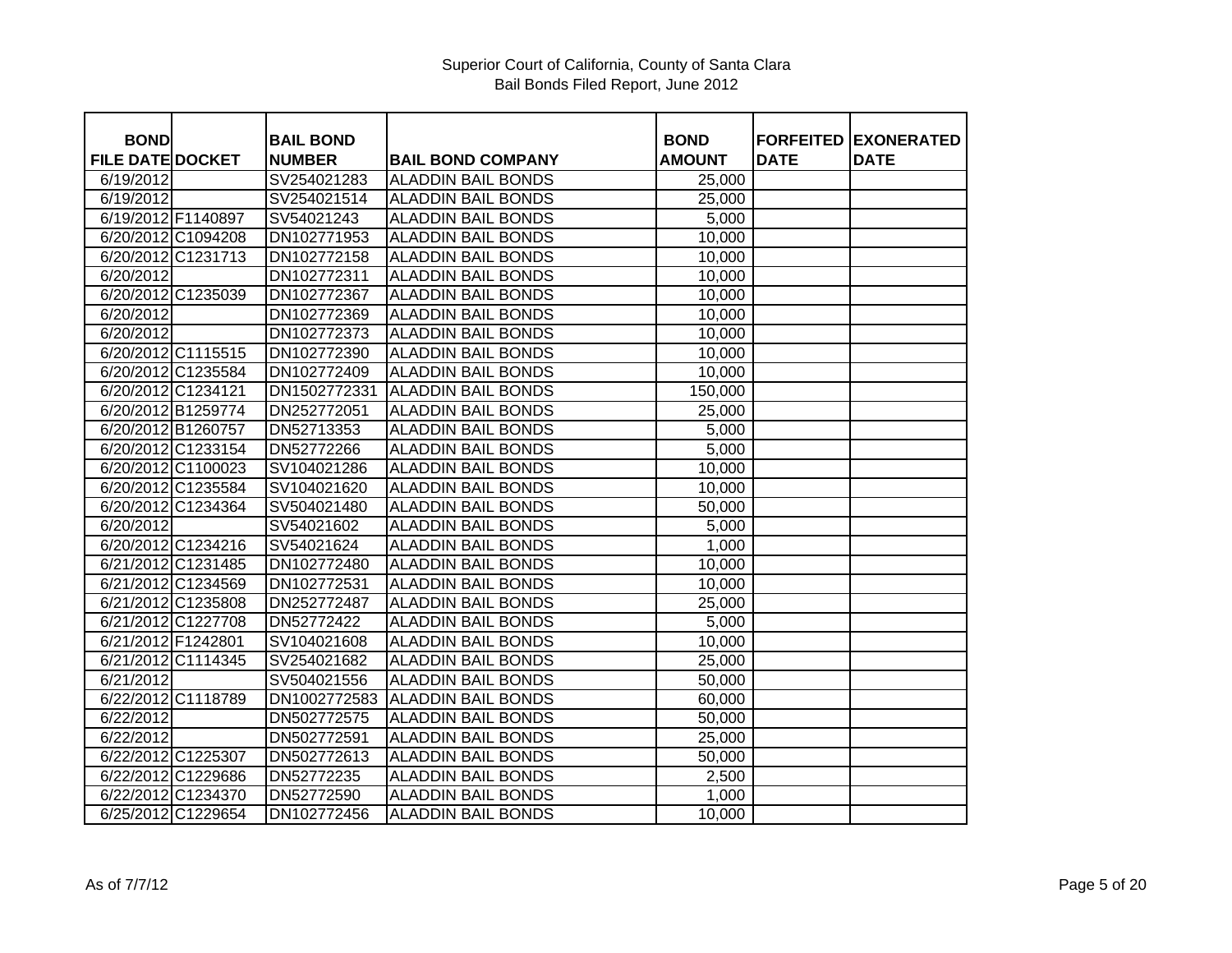| <b>BOND</b>             |                    | <b>BAIL BOND</b> |                           | <b>BOND</b>   | <b>FORFEITED</b> | <b>IEXONERATED</b> |
|-------------------------|--------------------|------------------|---------------------------|---------------|------------------|--------------------|
| <b>FILE DATE DOCKET</b> |                    | <b>NUMBER</b>    | <b>BAIL BOND COMPANY</b>  | <b>AMOUNT</b> | <b>DATE</b>      | <b>DATE</b>        |
| 6/25/2012 C1236021      |                    | DN102772758      | <b>ALADDIN BAIL BONDS</b> | 10,000        |                  |                    |
| 6/25/2012               |                    | DN102772878      | <b>ALADDIN BAIL BONDS</b> | 10,000        |                  |                    |
| 6/25/2012               |                    | DN102773052      | <b>ALADDIN BAIL BONDS</b> | 10,000        |                  |                    |
| 6/25/2012               |                    | DN252762533      | <b>ALADDIN BAIL BONDS</b> | 25,000        |                  |                    |
|                         | 6/25/2012 C1235144 | DN252772845      | <b>ALADDIN BAIL BONDS</b> | 17,000        |                  |                    |
| 6/25/2012               |                    | DN502772886      | <b>ALADDIN BAIL BONDS</b> | 30,000        |                  |                    |
| 6/25/2012               |                    | SV104021637      | <b>ALADDIN BAIL BONDS</b> | 10,000        |                  |                    |
| 6/25/2012               |                    | SV104021971      | <b>ALADDIN BAIL BONDS</b> | 10,000        |                  |                    |
| 6/25/2012 C1111291      |                    | SV104022062      | <b>ALADDIN BAIL BONDS</b> | 5,000         |                  |                    |
| 6/25/2012               |                    | SV104022117      | <b>ALADDIN BAIL BONDS</b> | 10,000        |                  |                    |
| 6/25/2012               |                    | SV104022127      | <b>ALADDIN BAIL BONDS</b> | 10,000        |                  |                    |
|                         | 6/25/2012 B1260373 | SV254021568      | <b>ALADDIN BAIL BONDS</b> | 20,000        |                  |                    |
|                         | 6/25/2012 B1258729 | SV254021569      | <b>ALADDIN BAIL BONDS</b> | 20,000        |                  |                    |
| 6/25/2012 B1157625      |                    | SV254021571      | <b>ALADDIN BAIL BONDS</b> | 20,000        |                  |                    |
|                         | 6/25/2012 C1233248 | SV254021655      | <b>ALADDIN BAIL BONDS</b> | 20,000        |                  |                    |
| 6/25/2012 C1233721      |                    | SV254022025      | <b>ALADDIN BAIL BONDS</b> |               |                  |                    |
| 6/25/2012               |                    | SV254022144      | <b>ALADDIN BAIL BONDS</b> | 25,000        |                  |                    |
|                         | 6/25/2012 C1235528 |                  |                           | 15,000        |                  |                    |
|                         |                    | SV254022190      | <b>ALADDIN BAIL BONDS</b> | 15,000        | 7/5/2012         |                    |
|                         | 6/25/2012 C1234104 | SV254022191      | <b>ALADDIN BAIL BONDS</b> | 25,000        |                  |                    |
| 6/25/2012               |                    | SV504021863      | <b>ALADDIN BAIL BONDS</b> | 25,000        |                  |                    |
|                         | 6/25/2012 B1260024 | SV54021572       | <b>ALADDIN BAIL BONDS</b> | 3,000         |                  |                    |
|                         | 6/25/2012 C1233129 | SV54021666       | <b>ALADDIN BAIL BONDS</b> | 5,000         |                  |                    |
| 6/25/2012               |                    | SV54022004       | <b>ALADDIN BAIL BONDS</b> | 5,000         |                  |                    |
|                         | 6/25/2012 C1113444 | SV54022063       | <b>ALADDIN BAIL BONDS</b> | 3,000         |                  |                    |
| 6/26/2012 C1231321      |                    | DN102773141      | <b>ALADDIN BAIL BONDS</b> | 5,000         |                  |                    |
| 6/26/2012 F1242331      |                    | DN252772773      | <b>ALADDIN BAIL BONDS</b> | 20,000        |                  |                    |
| 6/26/2012               |                    | DN52772871       | <b>ALADDIN BAIL BONDS</b> | 5,000         |                  |                    |
| 6/26/2012 C1229157      |                    | DN52773142       | <b>ALADDIN BAIL BONDS</b> | 5,000         |                  |                    |
| 6/26/2012               |                    | DN52773235       | <b>ALADDIN BAIL BONDS</b> | 5,000         |                  |                    |
|                         | 6/26/2012 CC941997 | DN52773236       | <b>ALADDIN BAIL BONDS</b> | 5,000         |                  |                    |
|                         | 6/26/2012 C1227357 | SV1004022231     | <b>ALADDIN BAIL BONDS</b> | 75,000        |                  |                    |
|                         | 6/26/2012 F1241699 | SV254021969      | <b>ALADDIN BAIL BONDS</b> | 15,000        |                  |                    |
| 6/26/2012               |                    | SV254022263      | <b>ALADDIN BAIL BONDS</b> | 25,000        |                  |                    |
| 6/26/2012               |                    | SV254022271      | <b>ALADDIN BAIL BONDS</b> | 25,000        |                  |                    |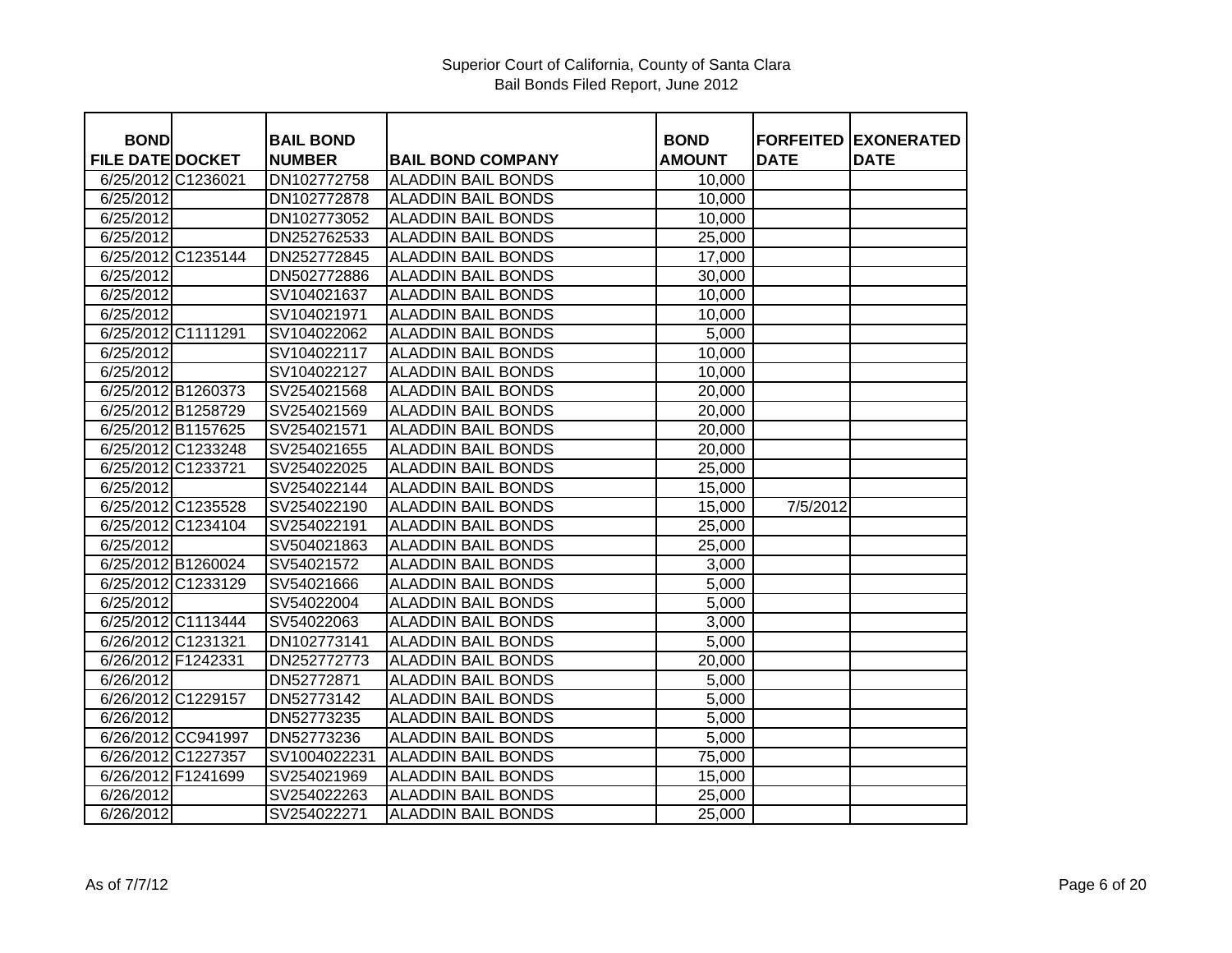| <b>BOND</b>             |                    | <b>BAIL BOND</b> |                                | <b>BOND</b>   | <b>FORFEITED</b> | <b>EXONERATED</b> |
|-------------------------|--------------------|------------------|--------------------------------|---------------|------------------|-------------------|
| <b>FILE DATE DOCKET</b> |                    | <b>NUMBER</b>    | <b>BAIL BOND COMPANY</b>       | <b>AMOUNT</b> | <b>DATE</b>      | <b>DATE</b>       |
| 6/26/2012               |                    | SV504022202      | <b>ALADDIN BAIL BONDS</b>      | 30,000        |                  |                   |
| 6/26/2012               |                    | SV54021976       | <b>ALADDIN BAIL BONDS</b>      | 1,000         |                  |                   |
|                         | 6/27/2012 C1223884 | DN102772506      | <b>ALADDIN BAIL BONDS</b>      | 10,000        |                  |                   |
| 6/27/2012               |                    | DN102773250      | <b>ALADDIN BAIL BONDS</b>      | 10,000        |                  |                   |
| 6/27/2012 B1261005      |                    | DN252772715      | <b>ALADDIN BAIL BONDS</b>      | 12,000        |                  |                   |
| 6/27/2012               |                    | DN252773121      | <b>ALADDIN BAIL BONDS</b>      | 10,000        |                  |                   |
|                         | 6/27/2012 C1231136 | DN252773318      | <b>ALADDIN BAIL BONDS</b>      | 20,000        |                  | 7/3/2012          |
| 6/27/2012 C1230611      |                    | DN252773346      | <b>ALADDIN BAIL BONDS</b>      | 20,000        |                  |                   |
| 6/27/2012               |                    | SV104022370      | <b>ALADDIN BAIL BONDS</b>      | 10,000        |                  |                   |
| 6/27/2012 F1241654      |                    | SV254021816      | <b>ALADDIN BAIL BONDS</b>      | 15,000        |                  |                   |
|                         | 6/27/2012 B1261134 | SV254021974      | <b>ALADDIN BAIL BONDS</b>      | 25,000        |                  |                   |
| 6/27/2012               |                    | SV254022160      | <b>ALADDIN BAIL BONDS</b>      | 12,000        |                  |                   |
| 6/27/2012               |                    | SV254022174      | <b>ALADDIN BAIL BONDS</b>      | 25,000        |                  |                   |
| 6/27/2012               |                    | SV254022324      | <b>ALADDIN BAIL BONDS</b>      | 15,000        |                  |                   |
|                         | 6/28/2012 C1232759 | DN102773412      | <b>ALADDIN BAIL BONDS</b>      | 10,000        |                  |                   |
| 6/28/2012 B1153356      |                    | DN252712354      | <b>ALADDIN BAIL BONDS</b>      | 20,000        |                  |                   |
|                         | 6/28/2012 B1259640 | DN252772924      | <b>ALADDIN BAIL BONDS</b>      | 25,000        |                  |                   |
|                         | 6/28/2012 B1156496 | DN252772973      | <b>ALADDIN BAIL BONDS</b>      | 20,000        |                  |                   |
| 6/28/2012 B1261007      |                    | DN502773341      | <b>ALADDIN BAIL BONDS</b>      | 30,000        |                  |                   |
| 6/28/2012               |                    | SV104022440      | <b>ALADDIN BAIL BONDS</b>      | 10,000        |                  |                   |
|                         | 6/28/2012 B1260513 | SV254022086      | <b>ALADDIN BAIL BONDS</b>      | 20,000        |                  |                   |
| 6/28/2012               |                    | SV254022322      | <b>ALADDIN BAIL BONDS</b>      | 15,000        |                  |                   |
| 6/28/2012               |                    | SV254022387      | <b>ALADDIN BAIL BONDS</b>      | 25,000        |                  |                   |
|                         | 6/28/2012 B1259002 | SV54022234       | <b>ALADDIN BAIL BONDS</b>      | 1,000         |                  |                   |
| 6/29/2012 C1104191      |                    | DN102772798      | <b>ALADDIN BAIL BONDS</b>      | 10,000        |                  |                   |
| 6/29/2012               |                    | DN502773540      | <b>ALADDIN BAIL BONDS</b>      | 10,000        |                  |                   |
|                         | 6/29/2012 C1229650 | DN502773574      | <b>ALADDIN BAIL BONDS</b>      | 50,000        |                  |                   |
| 6/29/2012               |                    | DN52773634       | <b>ALADDIN BAIL BONDS</b>      | 5,000         |                  |                   |
|                         | 6/29/2012 C1234792 | SV5004022551     | <b>ALADDIN BAIL BONDS</b>      | 500,000       |                  |                   |
|                         | 6/5/2012 F1242799  | A72259631        | ALICE CORTEZ BAIL BONDS        | 7,500         |                  |                   |
|                         | 6/7/2012 F1242846  | A302130714       | ALICE CORTEZ BAIL BONDS        | 20,000        |                  | 6/7/2012          |
| 6/11/2012 F1242968      |                    | AUL2083127       | ALICE CORTEZ BAIL BONDS        | 25,000        |                  | 6/15/2012         |
|                         | 6/12/2012 F1242742 | A152184251       | ALICE CORTEZ BAIL BONDS        | 10,000        |                  |                   |
|                         | 6/13/2012 C1096176 | A72255998        | <b>ALICE CORTEZ BAIL BONDS</b> | 5,000         |                  |                   |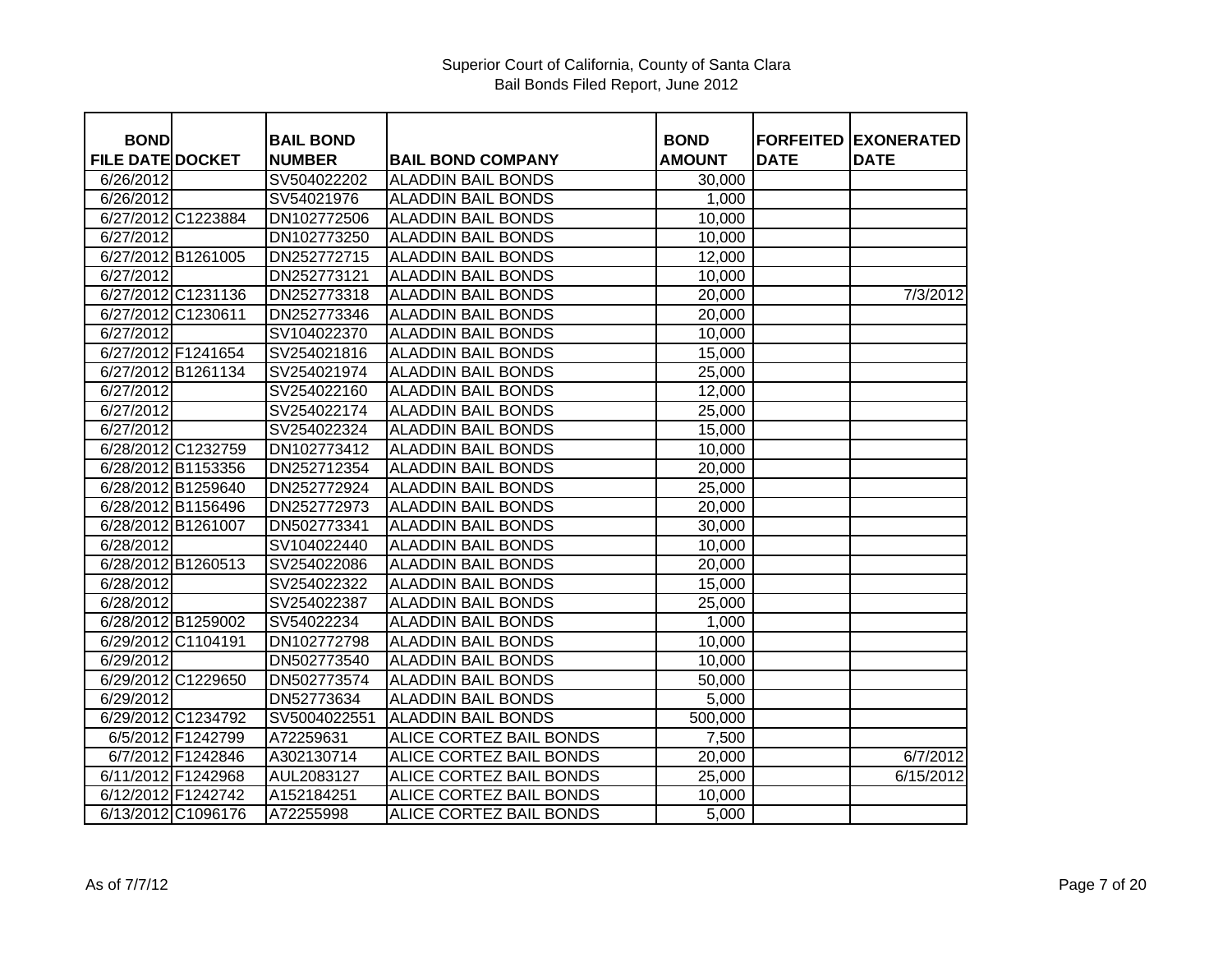| <b>BOND</b>             |                    | <b>BAIL BOND</b> |                                | <b>BOND</b>   |             | <b>FORFEITED EXONERATED</b> |
|-------------------------|--------------------|------------------|--------------------------------|---------------|-------------|-----------------------------|
| <b>FILE DATE DOCKET</b> |                    | <b>NUMBER</b>    | <b>BAIL BOND COMPANY</b>       | <b>AMOUNT</b> | <b>DATE</b> | <b>DATE</b>                 |
| 6/14/2012 C1230032      |                    | A152184249       | <b>ALICE CORTEZ BAIL BONDS</b> | 10,000        |             |                             |
| 6/14/2012 B1260851      |                    | AUL2082570       | <b>ALICE CORTEZ BAIL BONDS</b> | 25,000        |             |                             |
| 6/19/2012 F1137613      |                    | A152184252       | <b>ALICE CORTEZ BAIL BONDS</b> | 10,000        |             |                             |
| 6/19/2012 F1242968      |                    | AUL2082569       | <b>ALICE CORTEZ BAIL BONDS</b> | 150,000       |             |                             |
|                         | 6/20/2012 CC826756 | A72258424        | <b>ALICE CORTEZ BAIL BONDS</b> | 5,000         |             |                             |
| 6/20/2012 FF827807      |                    | A72258425        | ALICE CORTEZ BAIL BONDS        | 5,000         |             |                             |
| 6/26/2012 F1243132      |                    | A302130778       | ALICE CORTEZ BAIL BONDS        | 30,000        |             |                             |
| 6/27/2012 F1139717      |                    | A152184253       | ALICE CORTEZ BAIL BONDS        | 10,000        |             |                             |
| 6/29/2012 F1140610      |                    | A152184340       | ALICE CORTEZ BAIL BONDS        | 10,000        |             |                             |
|                         | 6/1/2012 C1231622  |                  | 5271448370 ALL PRO BAIL BONDS  | 20,000        |             |                             |
| 6/4/2012                |                    |                  | 5111883017 ALL PRO BAIL BONDS  | 11,000        |             |                             |
| 6/4/2012                |                    |                  | 5801282870 ALL PRO BAIL BONDS  | 5,000         |             |                             |
|                         | 6/5/2012 B1260442  |                  | 5271448367 ALL PRO BAIL BONDS  | 20,000        |             |                             |
| 6/6/2012                |                    |                  | 5111883004 ALL PRO BAIL BONDS  | 10,000        |             |                             |
|                         | 6/6/2012 C1227135  |                  | 5111883033 ALL PRO BAIL BONDS  | 5,000         |             |                             |
|                         | 6/6/2012 F1140549  |                  | 5271452263 ALL PRO BAIL BONDS  | 15,000        |             |                             |
|                         | 6/6/2012 C1233709  |                  | 5271452276 ALL PRO BAIL BONDS  | 20,000        |             |                             |
| 6/6/2012                |                    |                  | 5550834944 ALL PRO BAIL BONDS  | 30,000        |             |                             |
|                         | 6/6/2012 C1112896  |                  | 5801282896 ALL PRO BAIL BONDS  | 1,000         |             |                             |
|                         | 6/7/2012 B1259990  |                  | 5111874851 ALL PRO BAIL BONDS  | 10,000        |             |                             |
|                         | 6/7/2012 B1259247  |                  | 5111882982 ALL PRO BAIL BONDS  | 10,000        |             |                             |
|                         | 6/7/2012 C1229740  |                  | 5271441681 ALL PRO BAIL BONDS  | 10,000        |             |                             |
|                         | 6/7/2012 CC964160  |                  | 5271452346 ALL PRO BAIL BONDS  | 15,000        |             | 6/11/2012                   |
|                         | 6/8/2012 C1233617  |                  | 5105261281 ALL PRO BAIL BONDS  | 75,000        |             |                             |
|                         | 6/8/2012 C1232300  |                  | 5271452320 ALL PRO BAIL BONDS  | 20,000        |             |                             |
| 6/8/2012                |                    |                  | 5271452333 ALL PRO BAIL BONDS  | 16,000        |             |                             |
|                         | 6/11/2012 C1234085 |                  | 5105276746 ALL PRO BAIL BONDS  | 100,000       |             |                             |
| 6/11/2012 C1233717      |                    |                  | 5111891375 ALL PRO BAIL BONDS  | 10,000        |             |                             |
| 6/11/2012               |                    |                  | 5111900486 ALL PRO BAIL BONDS  | 10,000        |             |                             |
| 6/11/2012 C1233971      |                    |                  | 5271452289 ALL PRO BAIL BONDS  | 15,000        | 6/18/2012   |                             |
|                         | 6/11/2012 C1233914 |                  | 5271452304 ALL PRO BAIL BONDS  | 25,000        |             |                             |
| 6/12/2012 B1260284      |                    |                  | 5271452292 ALL PRO BAIL BONDS  | 15,000        |             | 6/14/2012                   |
| 6/12/2012 C1234321      |                    |                  | 5550834957 ALL PRO BAIL BONDS  | 50,000        |             |                             |
| 6/13/2012 C1234371      |                    |                  | 5105277206 ALL PRO BAIL BONDS  | 100,000       |             |                             |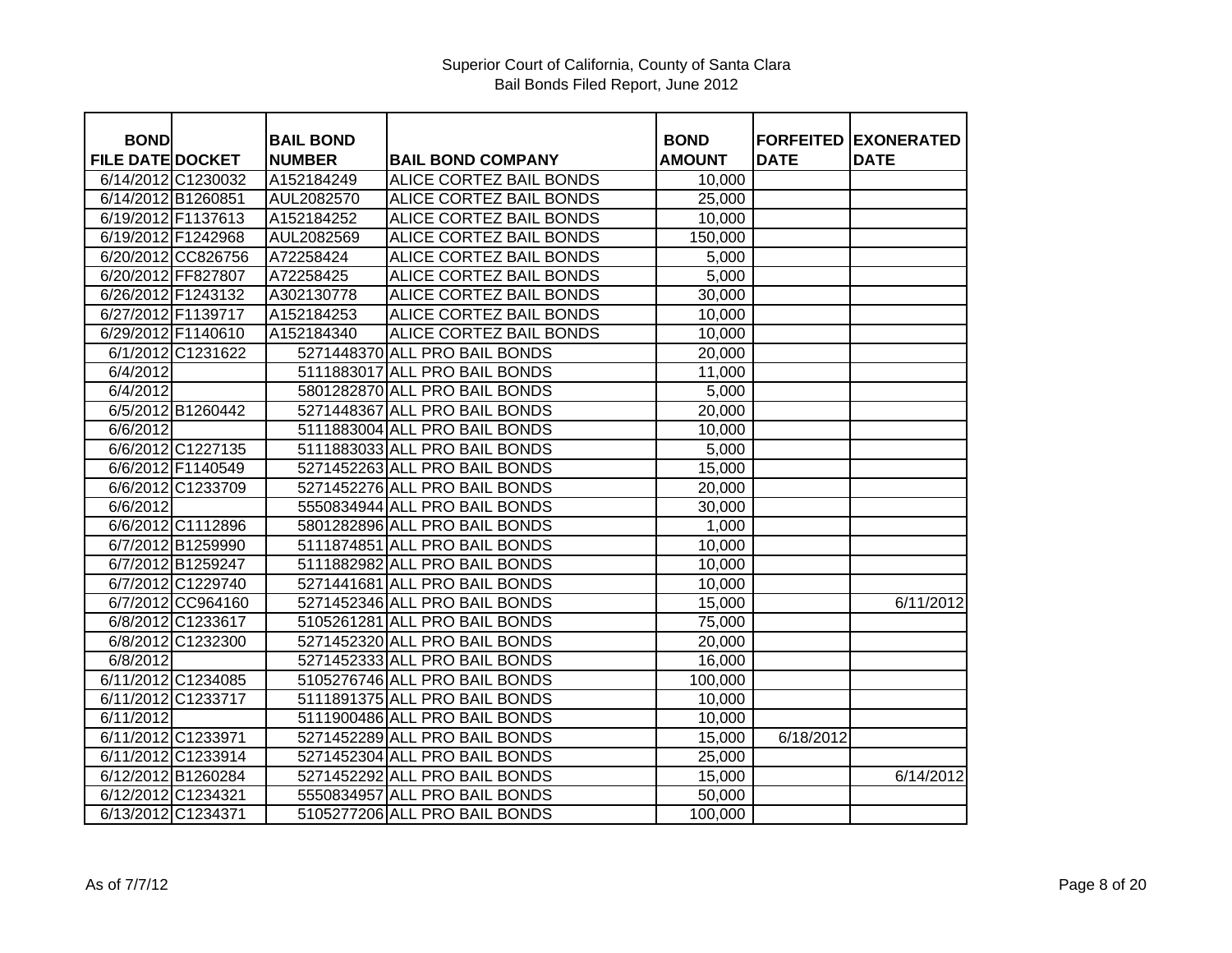| <b>BOND</b>             |                    | <b>BAIL BOND</b> |                               | <b>BOND</b>   |             | <b>FORFEITED EXONERATED</b> |
|-------------------------|--------------------|------------------|-------------------------------|---------------|-------------|-----------------------------|
| <b>FILE DATE DOCKET</b> |                    | <b>NUMBER</b>    | <b>BAIL BOND COMPANY</b>      | <b>AMOUNT</b> | <b>DATE</b> | <b>DATE</b>                 |
|                         | 6/13/2012 C1116510 |                  | 5271448073 ALL PRO BAIL BONDS | 25,000        |             |                             |
| 6/14/2012               |                    |                  | 5111891391 ALL PRO BAIL BONDS | 10,000        |             |                             |
|                         | 6/14/2012 C1233531 |                  | 5111891416 ALL PRO BAIL BONDS | 7,500         |             |                             |
|                         | 6/15/2012 C1114405 |                  | 5550834928 ALL PRO BAIL BONDS | 40,000        |             |                             |
|                         | 6/18/2012 C1091147 |                  | 5111892819 ALL PRO BAIL BONDS | 7,500         |             | 6/19/2012                   |
| 6/18/2012               |                    |                  | 5271459220 ALL PRO BAIL BONDS | 25,000        |             |                             |
| 6/18/2012               |                    |                  | 5271459233 ALL PRO BAIL BONDS | 15,000        |             |                             |
| 6/18/2012               |                    |                  | 5271459246 ALL PRO BAIL BONDS | 15,000        |             |                             |
| 6/18/2012               |                    |                  | 5271459259 ALL PRO BAIL BONDS | 15,000        |             |                             |
| 6/18/2012               |                    |                  | 5801305845 ALL PRO BAIL BONDS | 5,000         |             |                             |
|                         | 6/19/2012 C1232292 |                  | 552234931 ALL PRO BAIL BONDS  | 30,000        |             |                             |
|                         | 6/19/2012 C1234775 |                  | 5105276142 ALL PRO BAIL BONDS | 90,000        |             |                             |
|                         | 6/19/2012 B1157684 |                  | 5111891388 ALL PRO BAIL BONDS | 5,000         |             |                             |
|                         | 6/20/2012 C1234872 |                  | 5550839361 ALL PRO BAIL BONDS | 50,000        |             |                             |
| 6/21/2012               |                    |                  | 5111895229 ALL PRO BAIL BONDS | 10,000        |             |                             |
|                         | 6/21/2012 F1241350 |                  | 5271459275 ALL PRO BAIL BONDS | 15,000        |             |                             |
| 6/21/2012               |                    |                  | 5271459291 ALL PRO BAIL BONDS | 15,000        |             |                             |
|                         | 6/21/2012 C1198438 |                  | 5271459303 ALL PRO BAIL BONDS | 20,000        |             |                             |
| 6/21/2012               |                    |                  | 5550839374 ALL PRO BAIL BONDS | 45,000        |             |                             |
|                         | 6/21/2012 C1234883 |                  | 5801282908 ALL PRO BAIL BONDS | 2,000         |             | 6/22/2012                   |
| 6/25/2012               |                    |                  | 5111896958 ALL PRO BAIL BONDS | 10,000        |             |                             |
| 6/25/2012               |                    |                  | 5111896961 ALL PRO BAIL BONDS | 10,000        |             |                             |
|                         | 6/25/2012 C1233943 |                  | 5111896990 ALL PRO BAIL BONDS | 10,000        | 6/25/2012   |                             |
| 6/25/2012               |                    |                  | 5271459316 ALL PRO BAIL BONDS | 15,000        |             |                             |
|                         | 6/25/2012 C1231621 |                  | 5271465711 ALL PRO BAIL BONDS | 20,000        |             |                             |
|                         | 6/25/2012 C1117542 |                  | 5271465724 ALL PRO BAIL BONDS | 25,000        | 6/25/2012   |                             |
|                         | 6/25/2012 C1230926 |                  | 5801282924 ALL PRO BAIL BONDS | 5,000         |             |                             |
| 6/25/2012               |                    |                  | 5801282937 ALL PRO BAIL BONDS | 5,000         |             |                             |
|                         | 6/26/2012 F1242821 |                  | 5111896945 ALL PRO BAIL BONDS | 10,000        | 6/26/2012   |                             |
|                         | 6/26/2012 F1242489 |                  | 5111896987 ALL PRO BAIL BONDS | 6,000         |             |                             |
| 6/26/2012               |                    |                  | 5111897009 ALL PRO BAIL BONDS | 10,000        |             |                             |
|                         | 6/26/2012 CC446049 |                  | 5271433505 ALL PRO BAIL BONDS | 10,000        |             |                             |
|                         | 6/26/2012 F1242426 |                  | 5271465708 ALL PRO BAIL BONDS | 15,000        |             |                             |
| 6/26/2012               |                    |                  | 5271470065 ALL PRO BAIL BONDS | 25,000        |             |                             |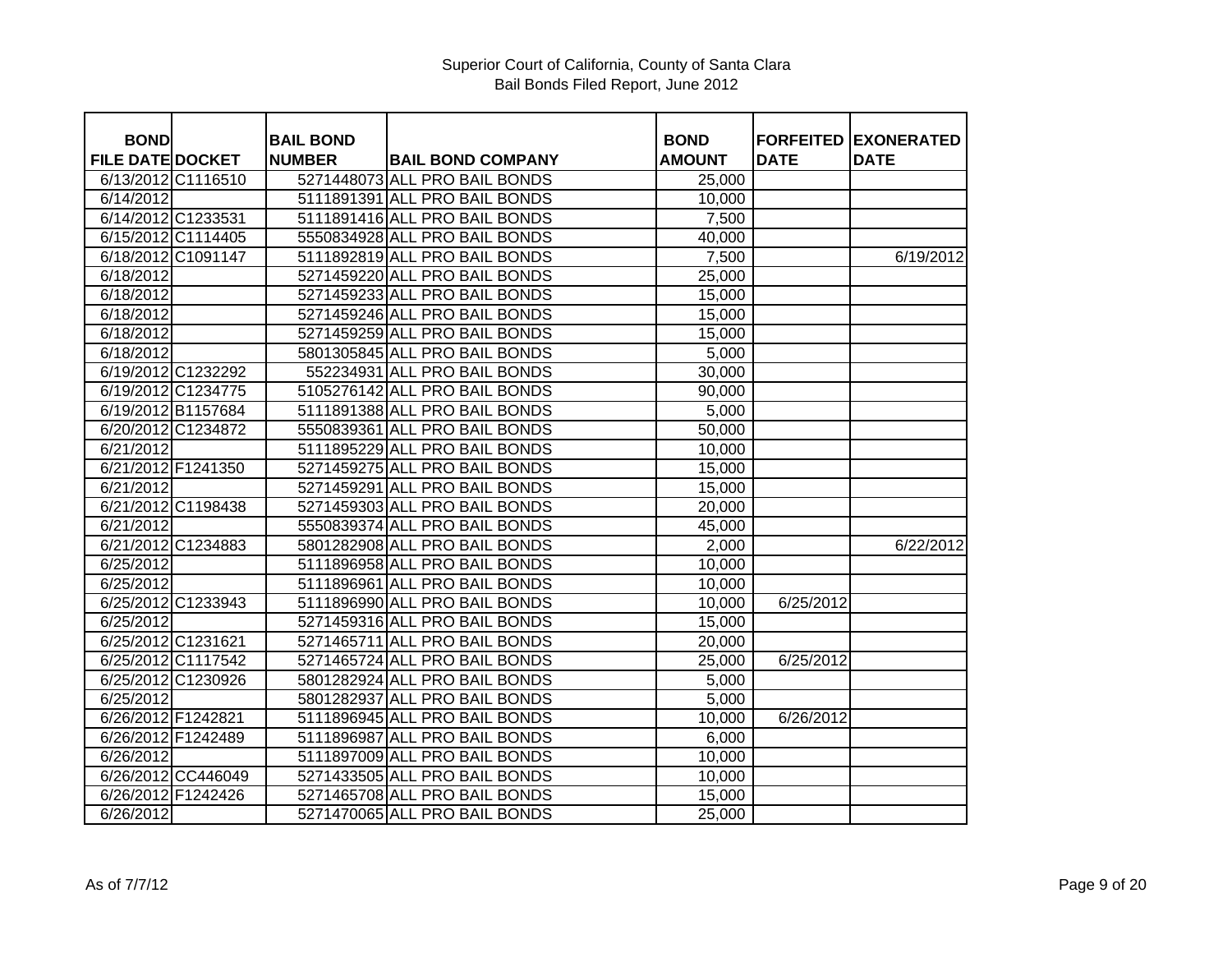| <b>BOND</b>             |                    | <b>BAIL BOND</b> |                               | <b>BOND</b>   | <b>FORFEITED</b> | <b>EXONERATED</b> |
|-------------------------|--------------------|------------------|-------------------------------|---------------|------------------|-------------------|
| <b>FILE DATE DOCKET</b> |                    | <b>NUMBER</b>    | <b>BAIL BOND COMPANY</b>      | <b>AMOUNT</b> | <b>DATE</b>      | <b>DATE</b>       |
| 6/26/2012               |                    |                  | 5271470078 ALL PRO BAIL BONDS | 15,000        |                  |                   |
|                         | 6/26/2012 F1241256 |                  | 5801127519 ALL PRO BAIL BONDS | 5,000         |                  |                   |
|                         | 6/26/2012 F1242382 |                  | 5801282911 ALL PRO BAIL BONDS | 1,000         |                  |                   |
| 6/27/2012               |                    |                  | 5111896974 ALL PRO BAIL BONDS | 10,000        |                  |                   |
|                         | 6/27/2012 C1228021 |                  | 5111910735 ALL PRO BAIL BONDS | 10,000        |                  |                   |
|                         | 6/27/2012 B1154890 |                  | 5271471484 ALL PRO BAIL BONDS | 20,000        |                  |                   |
|                         | 6/27/2012 B1260656 |                  | 5550839387 ALL PRO BAIL BONDS | 50,000        |                  |                   |
|                         | 6/28/2012 C1232304 |                  | 5271471497 ALL PRO BAIL BONDS | 15,000        |                  |                   |
|                         | 6/28/2012 C1235694 |                  | 5550843478 ALL PRO BAIL BONDS | 50,000        |                  |                   |
| 6/29/2012               |                    |                  | 5111910722 ALL PRO BAIL BONDS | 11,000        |                  |                   |
|                         | 6/29/2012 C1236060 |                  | 5271465737 ALL PRO BAIL BONDS | 20,000        |                  |                   |
|                         | 6/29/2012 C1091328 |                  | 5271471509 ALL PRO BAIL BONDS | 15,000        |                  |                   |
|                         | 6/29/2012 B1260857 |                  | 5801290534 ALL PRO BAIL BONDS | 5,000         |                  |                   |
|                         | 6/29/2012 B1260686 |                  | 5801290547 ALL PRO BAIL BONDS | 5,000         |                  |                   |
| 6/1/2012                |                    | IS30K121834      | <b>AMIGO BAIL BONDS</b>       | 15,000        |                  | 6/27/2012         |
|                         | 6/11/2012 C1234371 | IS100K31645      | AMIGO BAIL BONDS              | 100,000       |                  |                   |
| 6/19/2012               |                    | IS30K121827      | <b>AMIGO BAIL BONDS</b>       | 10,000        |                  |                   |
|                         | 6/26/2012 C1233713 | IS30K121828      | <b>AMIGO BAIL BONDS</b>       | 10,000        |                  |                   |
| 6/1/2012                |                    | T1050351692      | <b>BAD BOYS BAIL BONDS</b>    | 10,000        |                  | 6/28/2012         |
|                         | 6/1/2012 C1233601  | T2550351892      | <b>BAD BOYS BAIL BONDS</b>    | 25,000        |                  |                   |
| 6/4/2012                |                    | T10050356296     | <b>BAD BOYS BAIL BONDS</b>    | 75,000        |                  | 6/28/2012         |
|                         | 6/4/2012 C1235426  | T10050356711     | <b>BAD BOYS BAIL BONDS</b>    | 60,000        |                  |                   |
| 6/4/2012                |                    | T1050351875      | <b>BAD BOYS BAIL BONDS</b>    | 10,000        |                  |                   |
| 6/4/2012                |                    | T7550356292      | <b>BAD BOYS BAIL BONDS</b>    | 60,000        |                  | 7/2/2012          |
|                         | 6/5/2012 C1223258  | T1050345335      | <b>BAD BOYS BAIL BONDS</b>    | 10,000        |                  | 6/6/2012          |
|                         | 6/5/2012 C1223258  | T1050351690      | <b>BAD BOYS BAIL BONDS</b>    | 10,000        |                  | 6/12/2012         |
|                         | 6/5/2012 F1036102  | T1050351868      | <b>BAD BOYS BAIL BONDS</b>    | 6,000         |                  |                   |
|                         | 6/5/2012 B1157779  | T2550345696      | <b>BAD BOYS BAIL BONDS</b>    | 10,000        |                  |                   |
|                         | 6/5/2012 C1231919  | T2550351888      | <b>BAD BOYS BAIL BONDS</b>    | 25,000        |                  |                   |
|                         | 6/5/2012 B1260517  | T2550351889      | <b>BAD BOYS BAIL BONDS</b>    | 25,000        |                  |                   |
| 6/5/2012                |                    | T5050351716      | <b>BAD BOYS BAIL BONDS</b>    | 26,000        |                  |                   |
|                         | 6/5/2012 B1259449  | T550351032       | <b>BAD BOYS BAIL BONDS</b>    | 5,000         |                  |                   |
|                         | 6/5/2012 C1070843  | T550351035       | <b>BAD BOYS BAIL BONDS</b>    | 5,000         |                  |                   |
|                         | 6/5/2012 B1260674  | T550356388       | <b>BAD BOYS BAIL BONDS</b>    | 5,000         |                  |                   |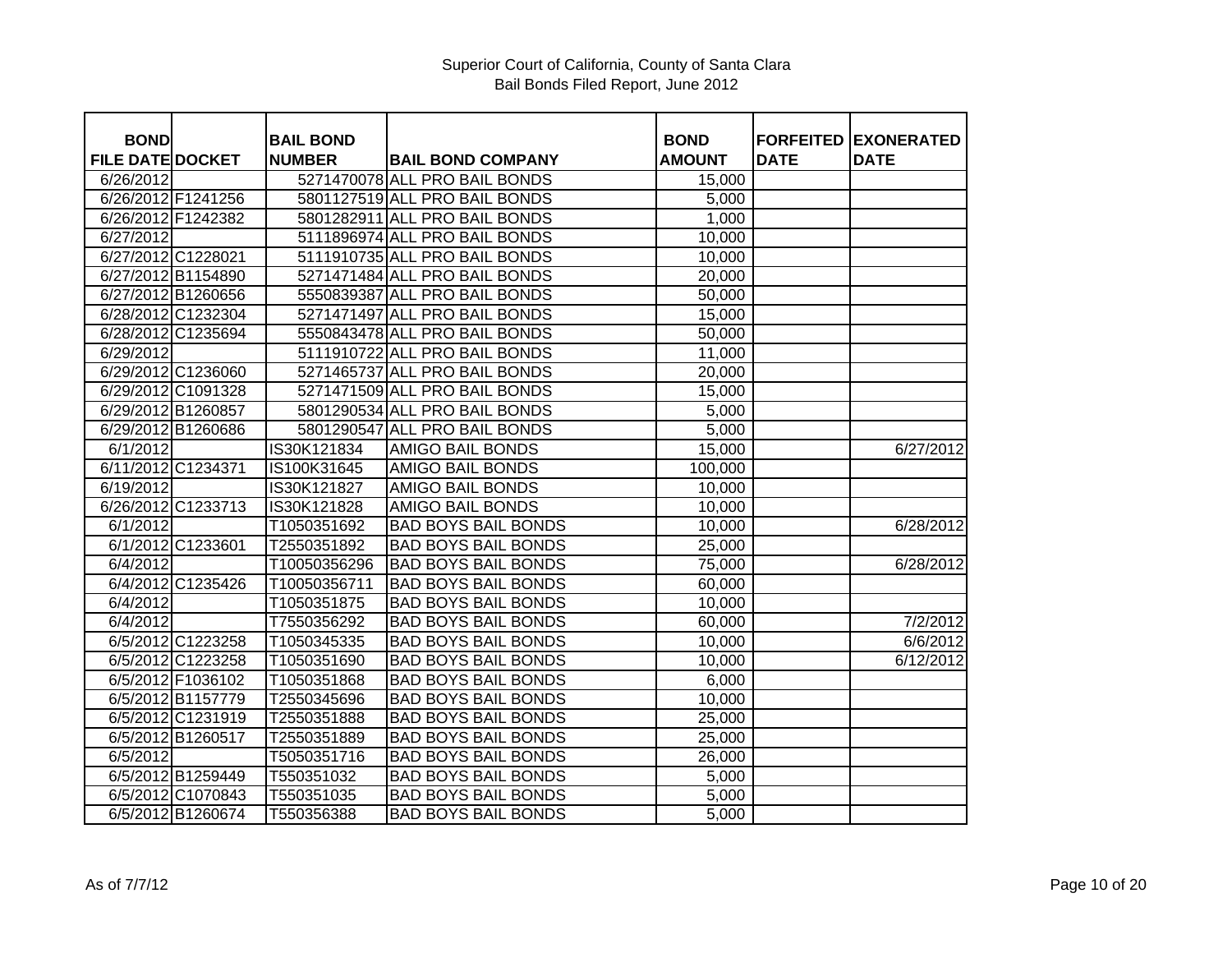| <b>BOND</b>             |                    | <b>BAIL BOND</b> |                            | <b>BOND</b>   | <b>FORFEITED</b> | <b>EXONERATED</b> |
|-------------------------|--------------------|------------------|----------------------------|---------------|------------------|-------------------|
| <b>FILE DATE DOCKET</b> |                    | <b>NUMBER</b>    | <b>BAIL BOND COMPANY</b>   | <b>AMOUNT</b> | <b>DATE</b>      | <b>DATE</b>       |
|                         | 6/6/2012 B1259637  | T1050351691      | <b>BAD BOYS BAIL BONDS</b> | 10,000        |                  | 6/12/2012         |
|                         | 6/6/2012 C1231776  | T1050351693      | <b>BAD BOYS BAIL BONDS</b> | 10,000        |                  |                   |
|                         | 6/6/2012 C1232519  | T1050356399      | <b>BAD BOYS BAIL BONDS</b> | 10,000        |                  |                   |
|                         | 6/7/2012 C1236122  | T1050356397      | <b>BAD BOYS BAIL BONDS</b> | 10,000        |                  |                   |
|                         | 6/7/2012 B1260954  | T2550356410      | <b>BAD BOYS BAIL BONDS</b> | 20,000        |                  |                   |
|                         | 6/7/2012 C1227691  | T2550357118      | <b>BAD BOYS BAIL BONDS</b> | 25,000        |                  |                   |
| 6/8/2012                |                    | T1050357103      | <b>BAD BOYS BAIL BONDS</b> | 10,000        |                  |                   |
|                         | 6/8/2012 C1109049  | T2550357119      | <b>BAD BOYS BAIL BONDS</b> | 20,000        |                  |                   |
|                         | 6/11/2012 C1227321 | T10050356814     | <b>BAD BOYS BAIL BONDS</b> | 60,000        |                  | 6/12/2012         |
| 6/11/2012               |                    | T10050357529     | <b>BAD BOYS BAIL BONDS</b> | 71,000        |                  |                   |
| 6/11/2012               |                    | T1050351869      | <b>BAD BOYS BAIL BONDS</b> | 10,000        |                  |                   |
| 6/11/2012               |                    | T1050351870      | <b>BAD BOYS BAIL BONDS</b> | 10,000        |                  |                   |
|                         | 6/11/2012 C1236048 | T1050356652      | <b>BAD BOYS BAIL BONDS</b> | 6,000         |                  |                   |
| 6/11/2012               |                    | T1050357104      | <b>BAD BOYS BAIL BONDS</b> | 10,000        |                  |                   |
| 6/11/2012               |                    | T1050357108      | <b>BAD BOYS BAIL BONDS</b> | 10,000        |                  |                   |
|                         | 6/11/2012 C1235496 | T2550357120      | <b>BAD BOYS BAIL BONDS</b> | 15,000        |                  |                   |
|                         | 6/11/2012 C1235020 | T2550357121      | <b>BAD BOYS BAIL BONDS</b> | 25,000        |                  |                   |
|                         | 6/12/2012 B1260568 | T1050351872      | <b>BAD BOYS BAIL BONDS</b> | 7,500         |                  |                   |
|                         | 6/12/2012 F1242946 | T1050351873      | <b>BAD BOYS BAIL BONDS</b> | 10,000        |                  |                   |
|                         | 6/13/2012 F1243100 | T10050357530     | <b>BAD BOYS BAIL BONDS</b> | 100,000       |                  |                   |
|                         | 6/13/2012 F1243100 | T10050357531     | <b>BAD BOYS BAIL BONDS</b> | 100,000       |                  |                   |
|                         | 6/13/2012 F1243100 | T2550357122      | <b>BAD BOYS BAIL BONDS</b> | 20,000        |                  |                   |
|                         | 6/14/2012 B1260333 | T1050351871      | <b>BAD BOYS BAIL BONDS</b> | 10,000        |                  |                   |
|                         | 6/14/2012 C1233152 | T1050351874      | <b>BAD BOYS BAIL BONDS</b> | 7,500         |                  |                   |
| 6/14/2012               |                    | T1050356250      | <b>BAD BOYS BAIL BONDS</b> | 10,000        |                  |                   |
|                         | 6/14/2012 C1233137 | T1050356393      | <b>BAD BOYS BAIL BONDS</b> | 10,000        |                  |                   |
|                         | 6/14/2012 C1232279 | T550357094       | <b>BAD BOYS BAIL BONDS</b> | 5,000         |                  |                   |
| 6/15/2012               |                    | T10050356712     | <b>BAD BOYS BAIL BONDS</b> | 55,000        |                  |                   |
| 6/15/2012               |                    | T550357097       | <b>BAD BOYS BAIL BONDS</b> | 5,000         |                  |                   |
|                         | 6/18/2012 B1260938 | T1050356249      | <b>BAD BOYS BAIL BONDS</b> | 10,000        |                  |                   |
|                         | 6/18/2012 C1226994 | T1050356394      | <b>BAD BOYS BAIL BONDS</b> | 10,000        |                  |                   |
|                         | 6/18/2012 C1231409 | T1050356396      | <b>BAD BOYS BAIL BONDS</b> | 10,000        |                  |                   |
|                         | 6/18/2012 C1234366 | T2550356666      | <b>BAD BOYS BAIL BONDS</b> | 25,000        |                  |                   |
| 6/18/2012               |                    | T2550357124      | <b>BAD BOYS BAIL BONDS</b> | 25,000        |                  |                   |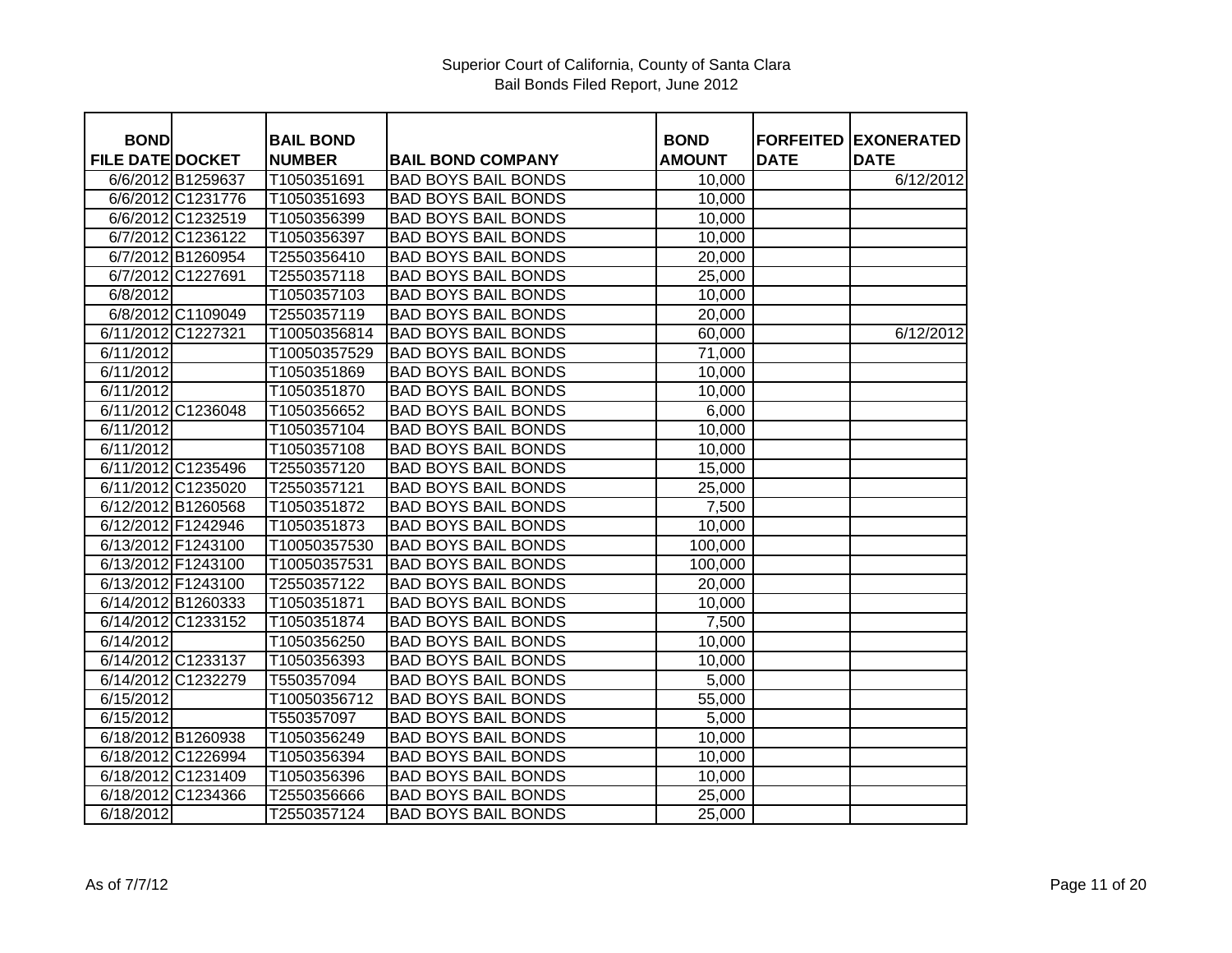| <b>BOND</b>             |                    | <b>BAIL BOND</b> |                            | <b>BOND</b>   |             |                                            |
|-------------------------|--------------------|------------------|----------------------------|---------------|-------------|--------------------------------------------|
| <b>FILE DATE DOCKET</b> |                    | <b>NUMBER</b>    | <b>BAIL BOND COMPANY</b>   | <b>AMOUNT</b> | <b>DATE</b> | <b>FORFEITED EXONERATED</b><br><b>DATE</b> |
|                         | 6/18/2012 B1047480 | T2550357125      | <b>BAD BOYS BAIL BONDS</b> | 20,000        |             |                                            |
|                         | 6/18/2012 C1227461 | T550357093       | <b>BAD BOYS BAIL BONDS</b> | 5,000         |             |                                            |
| 6/18/2012               |                    | T7550362429      | <b>BAD BOYS BAIL BONDS</b> | 61,000        |             |                                            |
|                         |                    |                  | <b>BAD BOYS BAIL BONDS</b> |               |             |                                            |
| 6/19/2012               |                    | T5050356700      |                            | 50,000        |             |                                            |
|                         | 6/19/2012 B1259144 | T550362354       | <b>BAD BOYS BAIL BONDS</b> | 61,912        |             |                                            |
|                         | 6/19/2012 B1155182 | T550362355       | <b>BAD BOYS BAIL BONDS</b> | 1,000         |             |                                            |
|                         | 6/20/2012 CC940421 | T1050362371      | <b>BAD BOYS BAIL BONDS</b> | 10,000        |             |                                            |
|                         | 6/20/2012 C1233388 | T550357478       | <b>BAD BOYS BAIL BONDS</b> | 5,000         |             |                                            |
|                         | 6/21/2012 C1235103 | T1050362365      | <b>BAD BOYS BAIL BONDS</b> | 7,000         |             |                                            |
|                         | 6/21/2012 F1243025 | T2550362398      | <b>BAD BOYS BAIL BONDS</b> | 25,000        |             |                                            |
|                         | 6/21/2012 C1234866 | T2550362399      | <b>BAD BOYS BAIL BONDS</b> | 25,000        |             |                                            |
|                         | 6/21/2012 CC957173 | T5050356699      | <b>BAD BOYS BAIL BONDS</b> | 50,000        |             |                                            |
|                         | 6/22/2012 C1119420 | T1050362366      | <b>BAD BOYS BAIL BONDS</b> | 10,000        |             |                                            |
|                         | 6/25/2012 C1228619 | T1050362368      | <b>BAD BOYS BAIL BONDS</b> | 10,000        |             |                                            |
|                         | 6/25/2012 C1234188 | T1050362370      | <b>BAD BOYS BAIL BONDS</b> | 6,000         |             |                                            |
| 6/25/2012               |                    | T1050362532      | <b>BAD BOYS BAIL BONDS</b> | 10,000        |             |                                            |
|                         | 6/25/2012 C1235973 | T1050362533      | <b>BAD BOYS BAIL BONDS</b> | 10,000        |             |                                            |
|                         | 6/25/2012 CC616714 | T2550362560      | <b>BAD BOYS BAIL BONDS</b> | 15,000        |             |                                            |
| 6/25/2012               |                    | T2550362561      | <b>BAD BOYS BAIL BONDS</b> | 6,250         |             |                                            |
|                         | 6/25/2012 C1082467 | T550362524       | <b>BAD BOYS BAIL BONDS</b> | 5,000         |             |                                            |
|                         | 6/26/2012 C1089410 | T1050362364      | <b>BAD BOYS BAIL BONDS</b> | 10,000        |             | 6/26/2012                                  |
|                         | 6/26/2012 C1234191 | T1050362528      | <b>BAD BOYS BAIL BONDS</b> | 6,000         |             |                                            |
|                         | 6/26/2012 F1243052 | T1050362534      | <b>BAD BOYS BAIL BONDS</b> | 6,000         |             |                                            |
|                         | 6/26/2012 C1108586 | T2550362403      | <b>BAD BOYS BAIL BONDS</b> | 20,000        |             | 6/29/2012                                  |
|                         | 6/26/2012 C1235752 | T2550362558      | <b>BAD BOYS BAIL BONDS</b> | 25,000        |             |                                            |
| 6/26/2012               |                    | T550357477       | <b>BAD BOYS BAIL BONDS</b> | 1,000         |             |                                            |
|                         | 6/27/2012 B1260966 | T1050362529      | <b>BAD BOYS BAIL BONDS</b> | 10,000        |             |                                            |
|                         | 6/27/2012 C1233818 | T2550362400      | <b>BAD BOYS BAIL BONDS</b> | 25,000        |             |                                            |
|                         | 6/27/2012 C1234208 | T550362523       | <b>BAD BOYS BAIL BONDS</b> | 5,000         |             |                                            |
|                         | 6/28/2012 C1230795 | T10050357689     | <b>BAD BOYS BAIL BONDS</b> | 85,000        |             |                                            |
|                         | 6/28/2012 B1261157 | T1050362363      | <b>BAD BOYS BAIL BONDS</b> | 10,000        |             |                                            |
|                         | 6/28/2012 B1260480 | T20050357693     | <b>BAD BOYS BAIL BONDS</b> | 200,000       |             |                                            |
|                         | 6/28/2012 B1259975 | T2550362559      | <b>BAD BOYS BAIL BONDS</b> | 25,000        |             |                                            |
|                         | 6/29/2012 C1227752 | T1050362531      | <b>BAD BOYS BAIL BONDS</b> | 10,000        |             |                                            |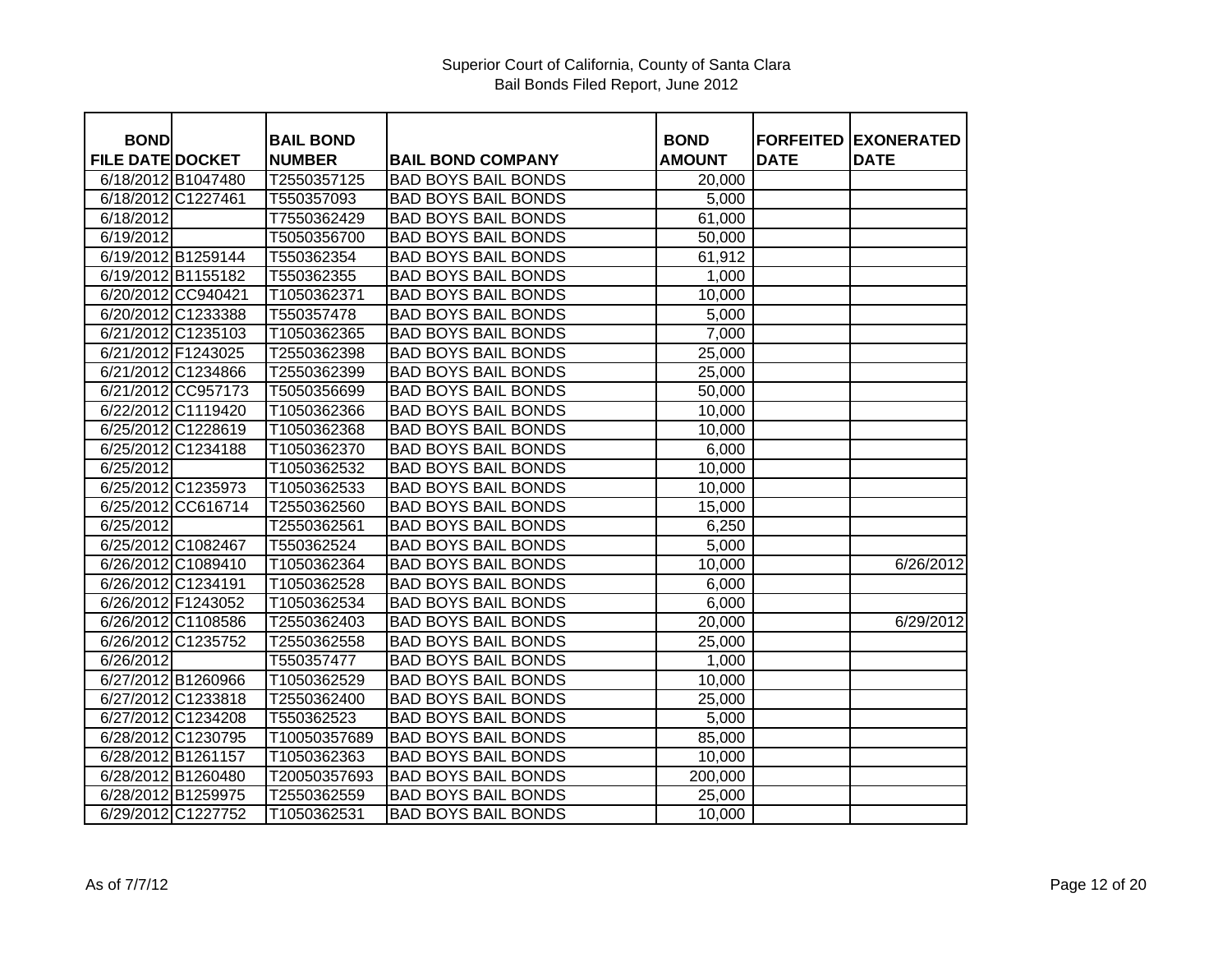| <b>BOND</b>             |                    | <b>BAIL BOND</b> |                                | <b>BOND</b>   | <b>FORFEITED</b> | <b>EXONERATED</b> |
|-------------------------|--------------------|------------------|--------------------------------|---------------|------------------|-------------------|
| <b>FILE DATE DOCKET</b> |                    | <b>NUMBER</b>    | <b>BAIL BOND COMPANY</b>       | <b>AMOUNT</b> | <b>DATE</b>      | <b>DATE</b>       |
|                         | 6/29/2012 C1227752 | T1054362531      | <b>BAD BOYS BAIL BONDS</b>     | 10,000        |                  |                   |
|                         | 6/29/2012 C1235454 | T2550356411      | <b>BAD BOYS BAIL BONDS</b>     | 11,000        |                  |                   |
|                         | 6/29/2012 C1234206 | T2550362401      | <b>BAD BOYS BAIL BONDS</b>     | 15,000        |                  |                   |
| 6/29/2012               |                    | T550362795       | <b>BAD BOYS BAIL BONDS</b>     | 5,000         |                  |                   |
|                         | 6/7/2012 FF928245  | A1000581590      | <b>BAIL BONDS AMERICA</b>      | 7,500         |                  |                   |
|                         | 6/4/2012 B1258441  | FCS100944095     | <b>BAIL HOTLINE BAIL BONDS</b> | 75,000        |                  |                   |
| 6/4/2012                |                    | FCS10942016      | <b>BAIL HOTLINE BAIL BONDS</b> | 10,000        |                  |                   |
| 6/4/2012                |                    | FCS25956542      | <b>BAIL HOTLINE BAIL BONDS</b> | 16,000        |                  | 7/2/2012          |
| 6/4/2012                |                    | FCS25956547      | <b>BAIL HOTLINE BAIL BONDS</b> | 20,000        |                  |                   |
| 6/5/2012                |                    | FCS10942015      | <b>BAIL HOTLINE BAIL BONDS</b> | 10,000        |                  |                   |
| 6/5/2012                |                    | FCS25956543      | <b>BAIL HOTLINE BAIL BONDS</b> | 15,000        |                  |                   |
|                         | 6/5/2012 C1232904  | FCS50944049      | <b>BAIL HOTLINE BAIL BONDS</b> | 50,000        |                  |                   |
| 6/5/2012                |                    | FCS50944050      | <b>BAIL HOTLINE BAIL BONDS</b> | 30,000        |                  |                   |
|                         | 6/5/2012 C1233969  | FCS50945656      | <b>BAIL HOTLINE BAIL BONDS</b> | 30,000        | 6/22/2012        |                   |
|                         | 6/7/2012 B1260587  | FCS100911191     | <b>BAIL HOTLINE BAIL BONDS</b> | 70,000        |                  |                   |
|                         | 6/7/2012 C1233806  | FCS10956312      | <b>BAIL HOTLINE BAIL BONDS</b> | 10,000        |                  |                   |
|                         | 6/7/2012 C1228014  | FCS10956313      | <b>BAIL HOTLINE BAIL BONDS</b> | 10,000        |                  |                   |
| 6/7/2012                |                    | FCS25956544      | <b>BAIL HOTLINE BAIL BONDS</b> | 25,000        |                  |                   |
|                         | 6/8/2012 C1231101  | FCS100911192     | <b>BAIL HOTLINE BAIL BONDS</b> | 100,000       |                  |                   |
|                         | 6/8/2012 FF824603  | FCS10951890      | <b>BAIL HOTLINE BAIL BONDS</b> | 5,000         |                  |                   |
| 6/8/2012                |                    | FCS10956314      | <b>BAIL HOTLINE BAIL BONDS</b> | 10,000        |                  |                   |
|                         | 6/8/2012 C1233969  | FCS250916762     | <b>BAIL HOTLINE BAIL BONDS</b> | 250,000       | 6/22/2012        |                   |
|                         | 6/8/2012 C1235726  | FCS25959657      | <b>BAIL HOTLINE BAIL BONDS</b> | 10,000        |                  |                   |
|                         | 6/11/2012 B1260587 | FCS10956311      | <b>BAIL HOTLINE BAIL BONDS</b> | 10,000        |                  |                   |
|                         | 6/11/2012 C1073926 | FCS10956315      | <b>BAIL HOTLINE BAIL BONDS</b> | 5,000         |                  |                   |
| 6/11/2012               |                    | FCS25938249      | <b>BAIL HOTLINE BAIL BONDS</b> | 15,000        |                  |                   |
|                         | 6/11/2012 F1139724 | FCS50945657      | <b>BAIL HOTLINE BAIL BONDS</b> | 50,000        |                  | 6/13/2012         |
| 6/11/2012               |                    | FCS50945658      | <b>BAIL HOTLINE BAIL BONDS</b> | 30,000        |                  |                   |
| 6/12/2012               |                    | FCS10942014      | <b>BAIL HOTLINE BAIL BONDS</b> | 1,000         |                  |                   |
|                         | 6/12/2012 B1049436 | FCS10945446      | <b>BAIL HOTLINE BAIL BONDS</b> | 10,000        |                  |                   |
|                         | 6/12/2012 BB405238 | FCS25945637      | <b>BAIL HOTLINE BAIL BONDS</b> | 25,000        |                  |                   |
|                         | 6/12/2012 B1260847 | FCS25956546      | <b>BAIL HOTLINE BAIL BONDS</b> | 25,000        |                  |                   |
| 6/12/2012               |                    | FCS25959659      | <b>BAIL HOTLINE BAIL BONDS</b> | 11,000        |                  |                   |
|                         | 6/13/2012 C1110293 | FCS10958237      | <b>BAIL HOTLINE BAIL BONDS</b> | 5,000         |                  |                   |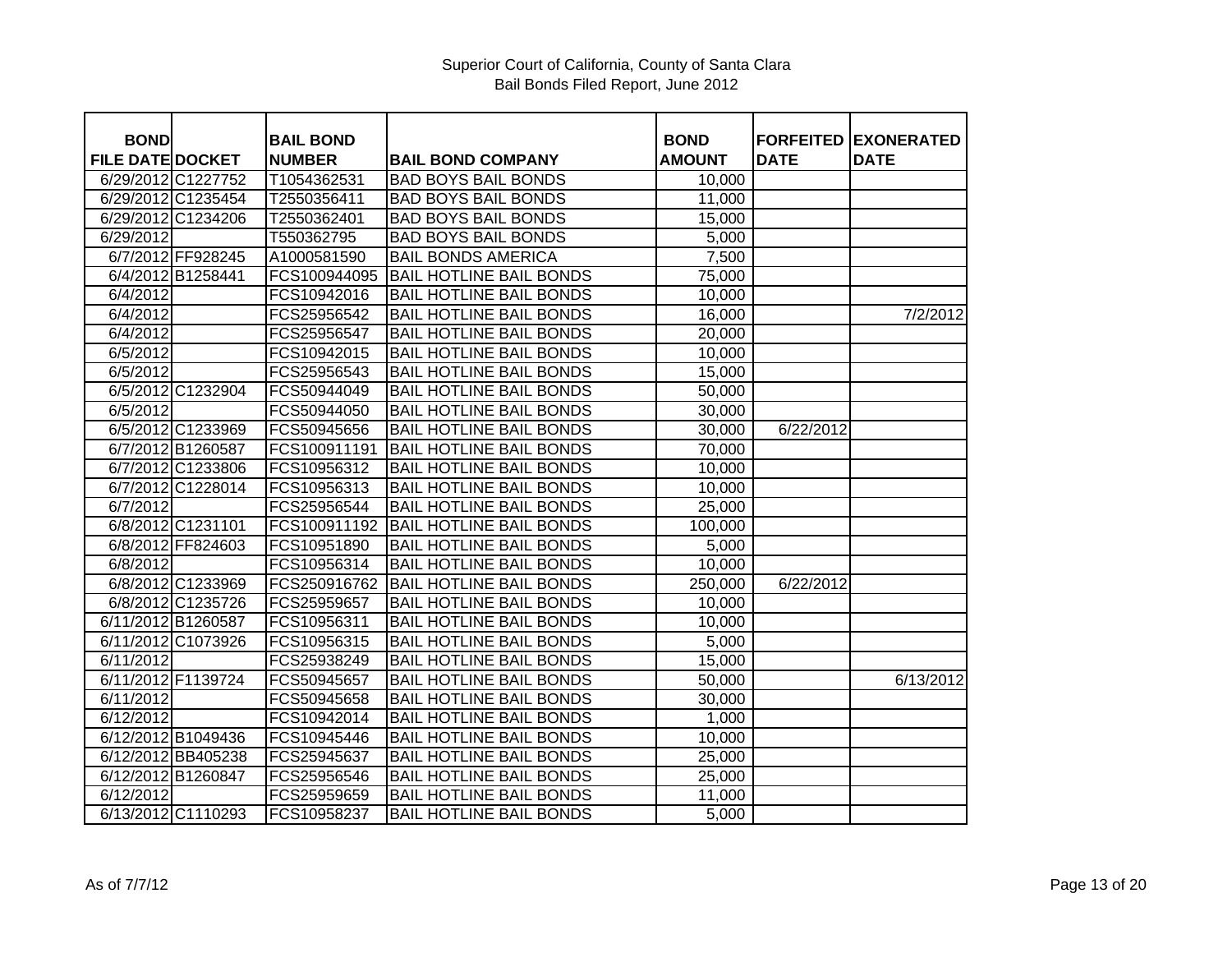| <b>BOND</b>             |                    | <b>BAIL BOND</b> |                                 | <b>BOND</b> |             | <b>FORFEITED EXONERATED</b> |
|-------------------------|--------------------|------------------|---------------------------------|-------------|-------------|-----------------------------|
| <b>FILE DATE DOCKET</b> |                    | <b>NUMBER</b>    | <b>BAIL BOND COMPANY</b>        | AMOUNT      | <b>DATE</b> | <b>DATE</b>                 |
|                         | 6/13/2012 C1235743 | FCS25958252      | <b>BAIL HOTLINE BAIL BONDS</b>  | 15,000      |             |                             |
|                         | 6/14/2012 B1259685 | FCS10959428      | <b>BAIL HOTLINE BAIL BONDS</b>  | 7,500       |             |                             |
| 6/15/2012               |                    | FCS10958223      | <b>BAIL HOTLINE BAIL BONDS</b>  | 10,000      |             |                             |
|                         | 6/18/2012 C1110851 | FCS10959433      | <b>BAIL HOTLINE BAIL BONDS</b>  | 5,000       |             |                             |
|                         | 6/18/2012 CC935543 | FCS10962309      | <b>BAIL HOTLINE BAIL BONDS</b>  | 5,000       |             |                             |
|                         | 6/18/2012 C1232336 | FCS25961081      | <b>BAIL HOTLINE BAIL BONDS</b>  | 20,000      |             |                             |
| 6/18/2012               |                    | FCS25961083      | <b>BAIL HOTLINE BAIL BONDS</b>  | 11,000      |             |                             |
|                         | 6/18/2012 C1234219 | FCS25961084      | <b>BAIL HOTLINE BAIL BONDS</b>  | 25,000      | 6/27/2012   |                             |
|                         | 6/18/2012 C1234648 | FCS50956643      | <b>BAIL HOTLINE BAIL BONDS</b>  | 25,000      |             |                             |
|                         | 6/19/2012 F1241229 | FCS10959416      | <b>BAIL HOTLINE BAIL BONDS</b>  | 10,000      |             |                             |
|                         | 6/20/2012 C1225932 | FCS250939578     | <b>BAIL HOTLINE BAIL BONDS</b>  | 250,000     |             |                             |
| 6/20/2012               |                    |                  | <b>BAIL HOTLINE BAIL BONDS</b>  |             |             |                             |
|                         |                    | FCS25961088      |                                 | 11,000      |             |                             |
| 6/21/2012 F1243051      |                    | FCS10959435      | <b>BAIL HOTLINE BAIL BONDS</b>  | 10,000      |             |                             |
| 6/21/2012               |                    | FCS10959437      | <b>BAIL HOTLINE BAIL BONDS</b>  | 1,500       |             |                             |
|                         | 6/21/2012 C1122652 | FCS25961085      | <b>BAIL HOTLINE BAIL BONDS</b>  | 25,000      |             |                             |
|                         | 6/22/2012 C1120571 | FCS10959439      | <b>BAIL HOTLINE BAIL BONDS</b>  | 10,000      |             |                             |
|                         | 6/25/2012 C1234872 | FCS100935321     | <b>BAIL HOTLINE BAIL BONDS</b>  | 85,000      |             |                             |
|                         | 6/25/2012 C1234872 | FCS100935371     | <b>BAIL HOTLINE BAIL BONDS</b>  | 85,000      |             |                             |
| 6/25/2012               |                    | FCS25958253      | <b>BAIL HOTLINE BAIL BONDS</b>  | 11,000      |             |                             |
|                         | 6/25/2012 C1235615 | FCS25961089      | <b>BAIL HOTLINE BAIL BONDS</b>  | 25,000      |             |                             |
|                         | 6/25/2012 C1236049 | FCS50932833      | <b>BAIL HOTLINE BAIL BONDS</b>  | 35,250      |             |                             |
|                         | 6/26/2012 C1231593 | FCS100911777     | <b>BAIL HOTLINE BAIL BONDS</b>  | 100,000     |             |                             |
|                         | 6/27/2012 C1232620 | FCS10958220      | <b>BAIL HOTLINE BAIL BONDS</b>  | 5,000       |             |                             |
|                         | 6/27/2012 C1227131 | FCS10958221      | <b>BAIL HOTLINE BAIL BONDS</b>  | 7,500       |             |                             |
|                         | 6/27/2012 C1102057 | FCS50932831      | <b>BAIL HOTLINE BAIL BONDS</b>  | 40,000      |             | 6/28/2012                   |
| 6/27/2012               |                    | FCS50932834      | <b>BAIL HOTLINE BAIL BONDS</b>  | 50,000      |             |                             |
| 6/28/2012 F1243131      |                    | FCS25958254      | <b>BAIL HOTLINE BAIL BONDS</b>  | 17,000      |             |                             |
|                         | 6/28/2012 C1104474 | FCS50932832      | <b>BAIL HOTLINE BAIL BONDS</b>  | 40,000      |             | 6/28/2012                   |
|                         | 6/28/2012 C1235542 | FCS50932835      | <b>BAIL HOTLINE BAIL BONDS</b>  | 50,000      |             |                             |
|                         | 6/29/2012 F1242360 | FCS10965333      | <b>BAIL HOTLINE BAIL BONDS</b>  | 5,000       |             |                             |
|                         | 6/6/2012 C1107906  | S5001850886      | BAY AREA BAIL BONDS             | 25,000      |             |                             |
|                         | 6/8/2012 C1115227  |                  | 5200075628 BODYGUARD BAIL BONDS | 110,000     |             |                             |
|                         | 6/12/2012 C1233153 |                  | 5271422217 BODYGUARD BAIL BONDS | 15,000      |             |                             |
| 6/27/2012               |                    |                  | 5111837432 BODYGUARD BAIL BONDS | 10,000      |             |                             |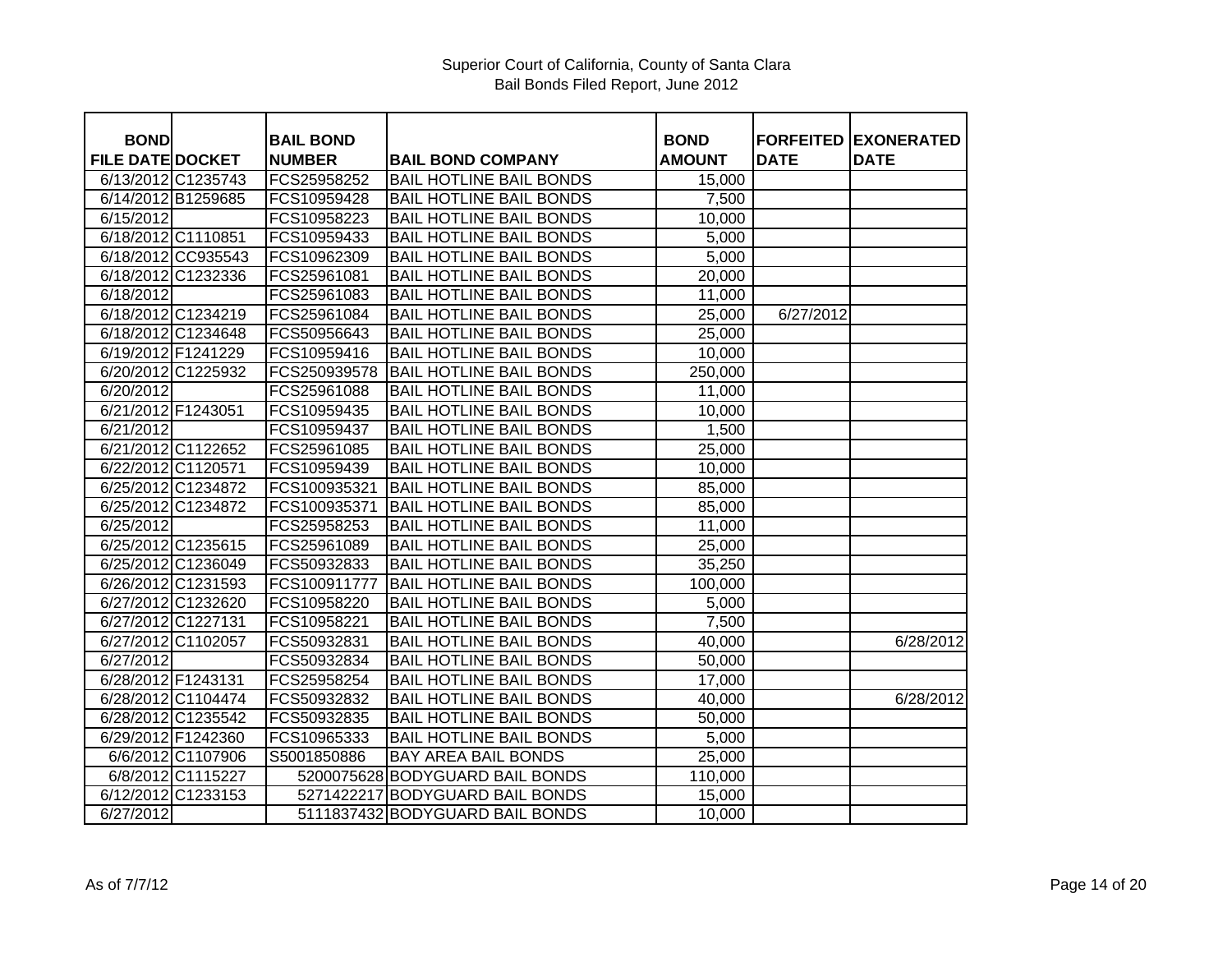| <b>BOND</b>             |                    | <b>BAIL BOND</b> |                                   | <b>BOND</b>   | <b>FORFEITED</b> | <b>EXONERATED</b> |
|-------------------------|--------------------|------------------|-----------------------------------|---------------|------------------|-------------------|
| <b>FILE DATE DOCKET</b> |                    | <b>NUMBER</b>    | <b>BAIL BOND COMPANY</b>          | <b>AMOUNT</b> | <b>DATE</b>      | <b>DATE</b>       |
| 6/28/2012 B1260691      |                    |                  | 5111792977 BODYGUARD BAIL BONDS   | 10,000        |                  |                   |
|                         | 6/8/2012 F1243028  | IS30K127720      | <b>BUFFY SPARACINO BAIL BONDS</b> | 25,000        |                  |                   |
|                         | 6/19/2012 CC595857 | IS50K76923       | <b>BUFFY SPARACINO BAIL BONDS</b> | 50,000        |                  | 6/27/2012         |
| 6/26/2012               |                    | IS30K130013      | <b>BUFFY SPARACINO BAIL BONDS</b> | 10,000        |                  |                   |
|                         | 6/28/2012 C1235852 | IS50K77202       | <b>BUFFY SPARACINO BAIL BONDS</b> | 25,000        |                  |                   |
|                         | 6/19/2012 C1235736 | AS50158207       | <b>DIAZ BROS BAIL BONDS</b>       | 50,000        |                  |                   |
|                         | 6/5/2012 F1242935  | 2012DD005295     | <b>DISCREET BAIL BONDS</b>        | 25,000        |                  |                   |
|                         | 6/18/2012 C1094149 | A1000555350      | EAST BAY BAIL BONDS               | 5,000         |                  |                   |
| 6/12/2012               |                    | 2012BB020821     | <b>ED MUMBERT BAIL BONDS</b>      | 10,000        |                  |                   |
| 6/25/2012               |                    | 2012CC011020     | <b>ED MUMBERT BAIL BONDS</b>      | 25,000        |                  |                   |
| 6/5/2012                |                    |                  | 5111820704 EIGHT BALL BAIL BONDS  | 10,000        |                  |                   |
|                         | 6/5/2012 F9778822  |                  | 5801208889 EIGHT BALL BAIL BONDS  | 5,000         |                  |                   |
|                         | 6/7/2012 C1079120  |                  | 5111840469 EIGHT BALL BAIL BONDS  | 6,000         |                  |                   |
|                         | 6/7/2012 C1224151  |                  | 5801139961 EIGHT BALL BAIL BONDS  | 500           |                  |                   |
|                         | 6/12/2012 B1152132 |                  | 5111771794 EIGHT BALL BAIL BONDS  | 10,000        |                  |                   |
|                         | 6/13/2012 F1033418 |                  | 5271480088 EIGHT BALL BAIL BONDS  | 15,000        |                  |                   |
| 6/21/2012               |                    |                  | 5111840641 EIGHT BALL BAIL BONDS  | 5,000         |                  |                   |
|                         | 6/21/2012 F1242948 |                  | 5801208892 EIGHT BALL BAIL BONDS  | 5,000         |                  |                   |
|                         | 6/14/2012 B1260079 | S1001855524      | <b>ESTER GREEN BAIL BONDS</b>     | 10,000        |                  |                   |
| 6/1/2012                |                    |                  | 5111853988 JAKE'S BAIL BONDS      | 10,000        |                  |                   |
| 6/11/2012               |                    |                  | 5111854013 JAKE'S BAIL BONDS      | 10,000        |                  |                   |
| 6/11/2012               |                    |                  | 5271379379 JAKE'S BAIL BONDS      | 15,000        |                  |                   |
|                         | 6/12/2012 B1260443 |                  | 5271384566 JAKE'S BAIL BONDS      | 25,000        |                  |                   |
| 6/13/2012               |                    |                  | 5271379366 JAKE'S BAIL BONDS      | 15,000        |                  |                   |
| 6/22/2012               |                    |                  | 5271435299 JAKE'S BAIL BONDS      | 10,000        |                  |                   |
|                         | 6/6/2012 C1122240  | S0501767779      | <b>LATINO BAIL BONDS</b>          | 5,000         |                  |                   |
| 6/7/2012                |                    | S1001784011      | <b>LATINO BAIL BONDS</b>          | 10,000        |                  |                   |
|                         | 6/14/2012 C1232953 | S0501787845      | <b>LATINO BAIL BONDS</b>          | 5,000         |                  |                   |
|                         | 6/27/2012 B1259893 | S5001849558      | <b>LATINO BAIL BONDS</b>          | 45,000        |                  |                   |
| 6/29/2012               |                    | S10001884587     | <b>LATINO BAIL BONDS</b>          | 100,000       |                  |                   |
| 6/1/2012                |                    |                  | 5271419602 LE BAIL BONDS          | 10,000        |                  |                   |
| 6/6/2012                |                    |                  | 5111905436 LE BAIL BONDS          | 10,000        |                  |                   |
|                         | 6/8/2012 C1232526  |                  | 5105278021 LE BAIL BONDS          | 100,000       |                  |                   |
| 6/11/2012               |                    | AS15K138720      | <b>LE BAIL BONDS</b>              | 10,000        |                  |                   |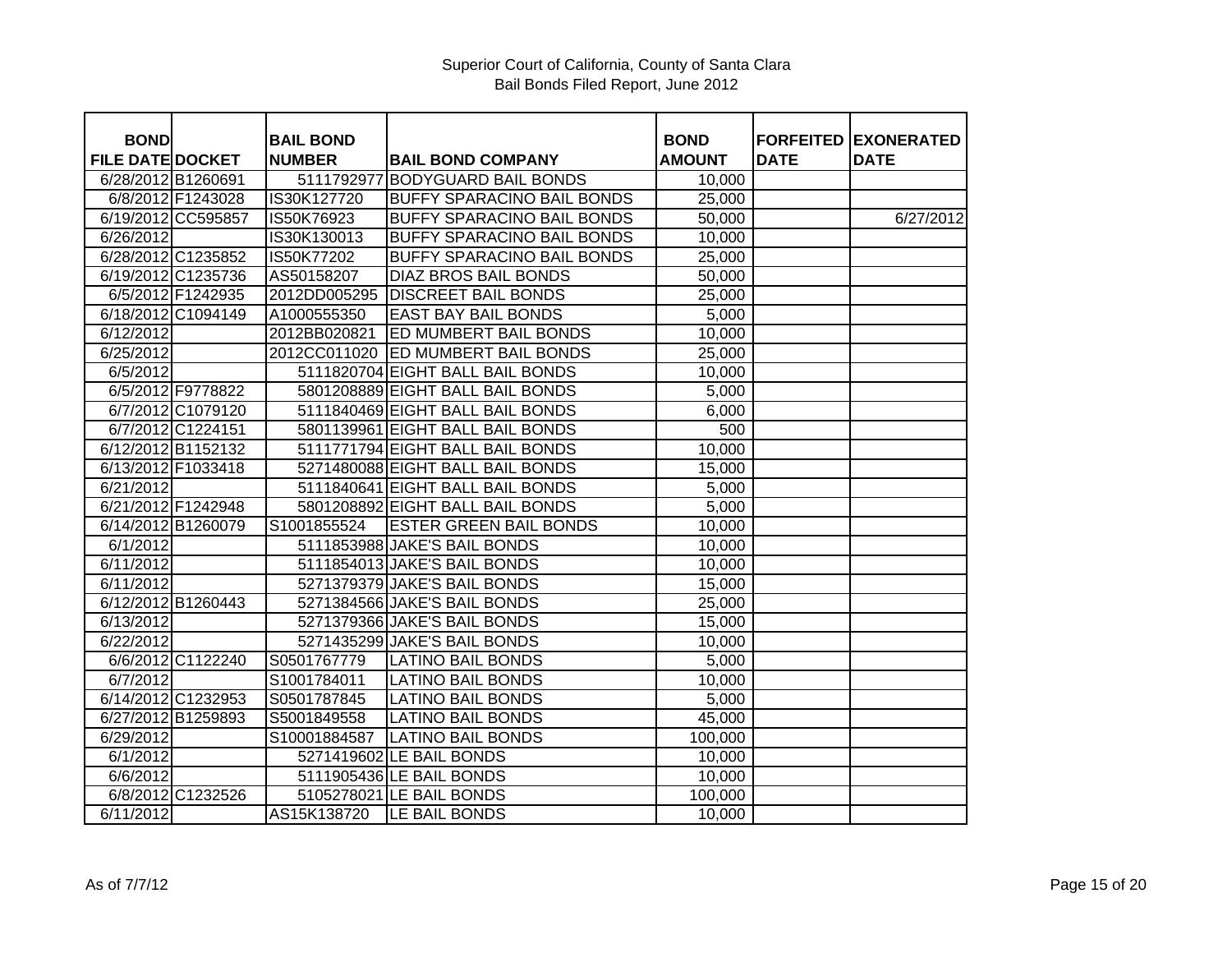## Superior Court of California, County of Santa Clara Bail Bonds Filed Report, June 2012

| <b>BOND</b>             |                    | <b>BAIL BOND</b> |                                  | <b>BOND</b>   |             | <b>FORFEITED EXONERATED</b> |
|-------------------------|--------------------|------------------|----------------------------------|---------------|-------------|-----------------------------|
| <b>FILE DATE DOCKET</b> |                    | <b>NUMBER</b>    | <b>BAIL BOND COMPANY</b>         | <b>AMOUNT</b> | <b>DATE</b> | <b>DATE</b>                 |
| 6/12/2012 B1260676      |                    | AS15K138719      | LE BAIL BONDS                    | 10,000        |             | 6/27/2012                   |
| 6/13/2012               |                    |                  | 5111905410 LE BAIL BONDS         | 10,000        |             |                             |
|                         | 6/18/2012 C1089986 |                  | 5111905407 LE BAIL BONDS         | 5,000         |             |                             |
| 6/19/2012 B1260696      |                    |                  | 5111905395 LE BAIL BONDS         | 10,000        |             |                             |
| 6/19/2012               |                    |                  | 5271419561 LE BAIL BONDS         | 15,000        |             |                             |
| 6/20/2012 B1157579      |                    | AS15K138729      | LE BAIL BONDS                    | 5,000         |             |                             |
|                         | 6/25/2012 C1233139 |                  | 5105279903 LE BAIL BONDS         | 100,000       |             |                             |
| 6/25/2012               |                    |                  | 5271460646 LE BAIL BONDS         | 25,000        |             |                             |
|                         | 6/25/2012 C1235495 |                  | 5550752060 LE BAIL BONDS         | 30,000        |             |                             |
|                         | 6/25/2012 CC827764 |                  | 5550846677 LE BAIL BONDS         | 40,000        |             |                             |
| 6/26/2012               |                    |                  | 5111905324 LE BAIL BONDS         | 5,000         |             |                             |
| 6/29/2012               |                    |                  | 5111905311 LE BAIL BONDS         | 10,000        |             |                             |
| 6/27/2012 C1232951      |                    |                  | 2012AA008137  LIBERTY BAIL BONDS | 50,000        |             |                             |
|                         | 6/4/2012 C1234578  | LX1001008670     | <b>LUNA BAIL BONDS</b>           | 100,000       |             |                             |
| 6/4/2012                |                    | LX1510008652     | <b>LUNA BAIL BONDS</b>           | 10,000        |             |                             |
|                         | 6/4/2012 C1235335  | LX1510009020     | <b>LUNA BAIL BONDS</b>           | 10,000        |             |                             |
|                         | 6/4/2012 C1235363  | LX3010008392     | <b>LUNA BAIL BONDS</b>           | 25,000        | 7/2/2012    |                             |
| 6/4/2012                |                    |                  | LX30110008390 LUNA BAIL BONDS    | 15,000        |             | 7/2/2012                    |
| 6/5/2012                |                    | LX1510008651     | <b>LUNA BAIL BONDS</b>           | 10,000        |             |                             |
|                         | 6/5/2012 C1228083  | LX1510009019     | <b>LUNA BAIL BONDS</b>           | 10,000        |             |                             |
|                         | 6/5/2012 C1233913  | LX1510009025     | <b>LUNA BAIL BONDS</b>           | 10,000        |             |                             |
|                         | 6/5/2012 B1260307  | LX3010008389     | <b>LUNA BAIL BONDS</b>           | 20,000        |             |                             |
| 6/5/2012                |                    | LX3010008394     | <b>LUNA BAIL BONDS</b>           | 25,000        |             |                             |
|                         | 6/5/2012 B1260646  | LX3010008395     | <b>LUNA BAIL BONDS</b>           | 25,000        |             |                             |
|                         | 6/5/2012 C1233542  | LX3010009027     | <b>LUNA BAIL BONDS</b>           | 25,000        |             |                             |
| 6/5/2012                |                    | LX3010009028     | <b>LUNA BAIL BONDS</b>           | 25,000        |             |                             |
| 6/5/2012                |                    | LX5010008407     | <b>LUNA BAIL BONDS</b>           | 41,000        |             | 7/2/2012                    |
|                         | 6/5/2012 F1242962  | LX7510005710     | <b>LUNA BAIL BONDS</b>           | 70,000        |             |                             |
|                         | 6/7/2012 C1233359  |                  | LX10010006883 LUNA BAIL BONDS    | 100,000       |             |                             |
| 6/7/2012                |                    | LX1510008386     | <b>LUNA BAIL BONDS</b>           | 10,000        |             |                             |
| 6/7/2012                |                    | LX3010009029     | <b>LUNA BAIL BONDS</b>           | 25,000        |             |                             |
|                         | 6/8/2012 C1234153  | LX1510008654     | <b>LUNA BAIL BONDS</b>           | 10,000        |             |                             |
|                         | 6/8/2012 C1235487  | LX710008209      | <b>LUNA BAIL BONDS</b>           | 5,000         |             |                             |
| 6/11/2012               |                    | LX1510007213     | <b>LUNA BAIL BONDS</b>           | 10,000        |             |                             |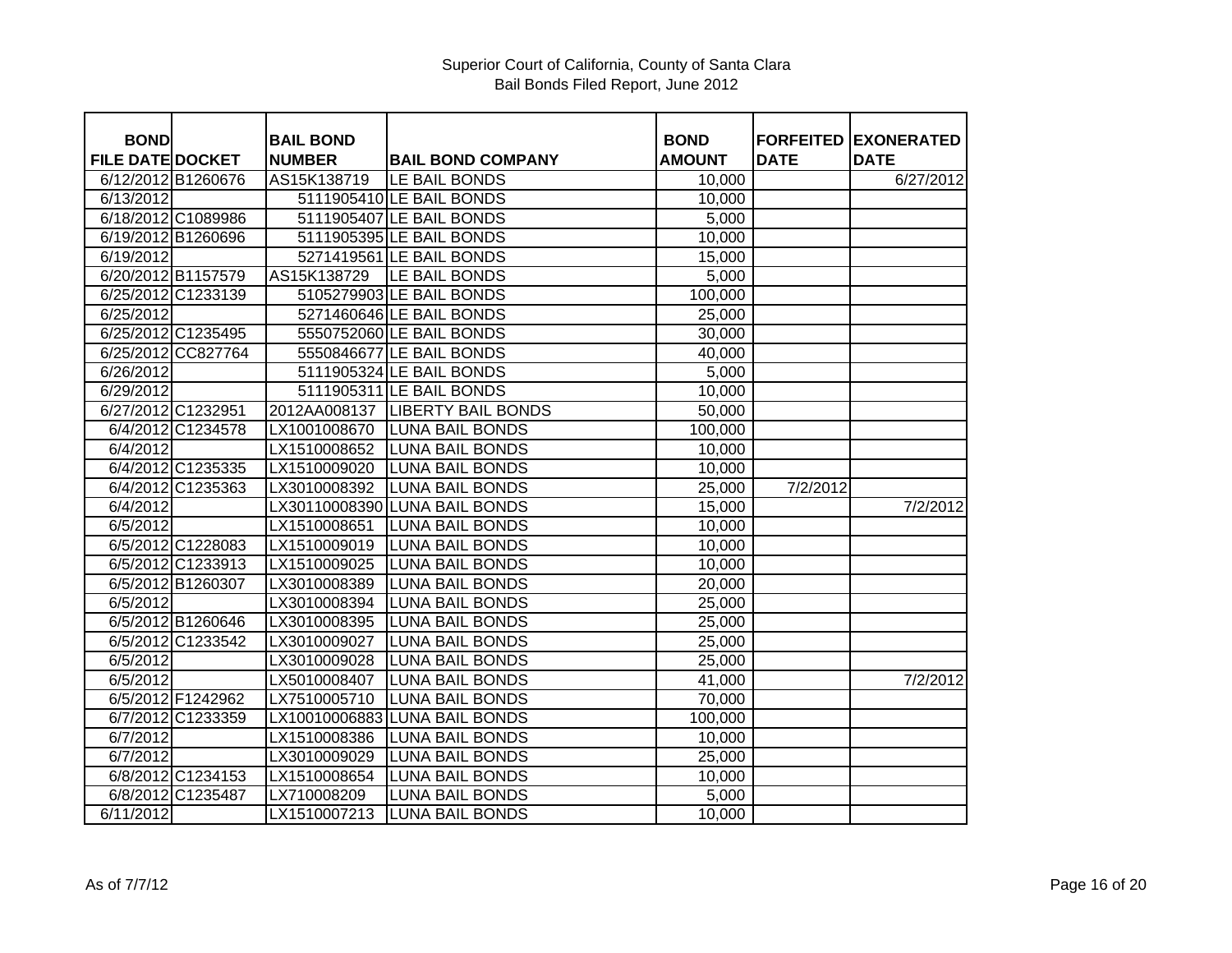| <b>BOND</b>             |                    | <b>BAIL BOND</b> |                               | <b>BOND</b>   |             | <b>FORFEITED EXONERATED</b> |
|-------------------------|--------------------|------------------|-------------------------------|---------------|-------------|-----------------------------|
| <b>FILE DATE DOCKET</b> |                    | <b>NUMBER</b>    | <b>BAIL BOND COMPANY</b>      | <b>AMOUNT</b> | <b>DATE</b> | <b>DATE</b>                 |
| 6/11/2012               |                    | LX1510007215     | <b>LUNA BAIL BONDS</b>        | 11,000        |             |                             |
| 6/11/2012               |                    | LX1510009223     | <b>LUNA BAIL BONDS</b>        | 10,000        |             |                             |
| 6/11/2012               |                    | LX1510009225     | <b>LUNA BAIL BONDS</b>        | 11,000        |             |                             |
|                         | 6/11/2012 C1091240 |                  | LX25010009245 LUNA BAIL BONDS | 150,000       |             |                             |
| 6/11/2012               |                    | LX3010008656     | <b>LUNA BAIL BONDS</b>        | 30,000        |             |                             |
|                         | 6/11/2012 B1260800 | LX3010009030     | <b>LUNA BAIL BONDS</b>        | 25,000        |             |                             |
| 6/11/2012               |                    | LX5010009241     | <b>LUNA BAIL BONDS</b>        | 50,000        |             |                             |
| 6/12/2012               |                    | LX1510007216     | <b>LUNA BAIL BONDS</b>        | 15,000        |             |                             |
| 6/12/2012               |                    | LX1510009022     | <b>LUNA BAIL BONDS</b>        | 15,000        |             |                             |
|                         | 6/12/2012 C1235197 | LX1510009023     | <b>LUNA BAIL BONDS</b>        | 10,000        |             |                             |
|                         | 6/12/2012 C1231482 | LX710008210      | <b>LUNA BAIL BONDS</b>        | 5,000         |             |                             |
|                         | 6/12/2012 F1242679 | LX710009221      | <b>LUNA BAIL BONDS</b>        | 5,000         |             |                             |
| 6/13/2012               |                    | LX3010009235     | <b>LUNA BAIL BONDS</b>        | 20,000        |             |                             |
| 6/14/2012               |                    | LX710009219      | <b>LUNA BAIL BONDS</b>        | 5,000         |             |                             |
|                         | 6/15/2012 C1234541 | LX5010009465     | <b>LUNA BAIL BONDS</b>        | 35,000        |             |                             |
| 6/18/2012               |                    | LX1510009455     | <b>LUNA BAIL BONDS</b>        | 11,000        |             |                             |
| 6/18/2012               |                    | LX3010008657     | <b>LUNA BAIL BONDS</b>        | 25,000        |             |                             |
|                         | 6/18/2012 C1235738 | LX5010009240     | LUNA BAIL BONDS               | 50,000        |             |                             |
| 6/19/2012               |                    |                  | LX10010009036 LUNA BAIL BONDS | 100,000       |             |                             |
|                         | 6/19/2012 C1226898 |                  | LX10010009467 LUNA BAIL BONDS | 100,000       | 6/19/2012   |                             |
|                         | 6/19/2012 B1260537 | LX1510009229     | <b>LUNA BAIL BONDS</b>        | 10,000        |             |                             |
| 6/19/2012               |                    | LX1510009454     | <b>LUNA BAIL BONDS</b>        | 10,000        |             |                             |
| 6/19/2012               |                    | LX3010008391     | <b>LUNA BAIL BONDS</b>        | 25,000        |             |                             |
| 6/19/2012               |                    | LX3010008659     | <b>LUNA BAIL BONDS</b>        | 25,000        |             |                             |
|                         | 6/19/2012 B1260963 | LX3010009031     | <b>LUNA BAIL BONDS</b>        | 25,000        |             |                             |
| 6/19/2012               |                    | LX3010009460     | <b>LUNA BAIL BONDS</b>        | 25,000        |             |                             |
| 6/19/2012               |                    | LX3010009461     | <b>LUNA BAIL BONDS</b>        | 20,000        |             |                             |
|                         | 6/19/2012 F1243065 | LX3010009464     | <b>LUNA BAIL BONDS</b>        | 25,250        |             |                             |
|                         | 6/19/2012 C1234643 | LX5010005667     | <b>LUNA BAIL BONDS</b>        | 50,000        |             |                             |
| 6/19/2012               |                    | LX5010009238     | <b>LUNA BAIL BONDS</b>        | 35,000        |             |                             |
|                         | 6/19/2012 F1243040 | LX5010009239     | <b>LUNA BAIL BONDS</b>        | 50,000        |             |                             |
|                         | 6/19/2012 BB940858 | LX710009444      | <b>LUNA BAIL BONDS</b>        | 1,000         |             |                             |
|                         | 6/19/2012 F1241690 | LX710009445      | <b>LUNA BAIL BONDS</b>        | 6,000         |             |                             |
|                         | 6/21/2012 F1241413 | LX1510009453     | <b>LUNA BAIL BONDS</b>        | 5,000         |             |                             |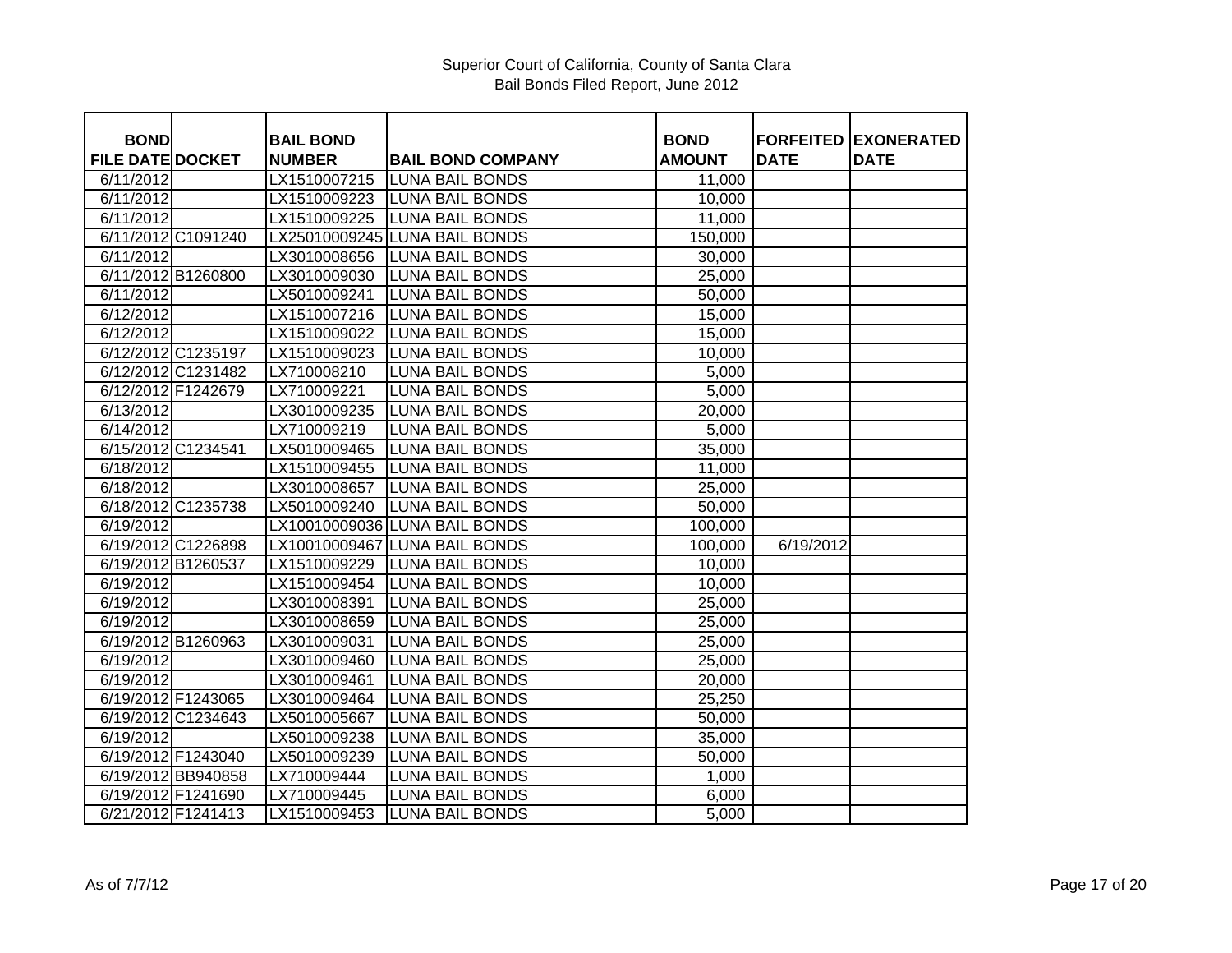| <b>BOND</b>             |                    | <b>BAIL BOND</b> |                                   | <b>BOND</b>   |             | <b>FORFEITED EXONERATED</b> |
|-------------------------|--------------------|------------------|-----------------------------------|---------------|-------------|-----------------------------|
| <b>FILE DATE DOCKET</b> |                    | <b>NUMBER</b>    | <b>BAIL BOND COMPANY</b>          | <b>AMOUNT</b> | <b>DATE</b> | <b>DATE</b>                 |
| 6/21/2012               |                    | LX5010008406     | <b>LUNA BAIL BONDS</b>            | 45,000        |             |                             |
| 6/21/2012               |                    | LX5010008408     | <b>LUNA BAIL BONDS</b>            | 50,000        |             |                             |
|                         | 6/21/2012 CC935189 | LX710009017      | <b>LUNA BAIL BONDS</b>            | 3,000         |             |                             |
| 6/22/2012               |                    | LX3010009458     | <b>LUNA BAIL BONDS</b>            | 20,000        |             |                             |
| 6/22/2012 F1139361      |                    | LX710009220      | <b>LUNA BAIL BONDS</b>            | 7,000         |             |                             |
|                         | 6/25/2012 B1260834 | LX1510009226     | <b>LUNA BAIL BONDS</b>            | 10,000        |             |                             |
| 6/25/2012               |                    | LX1510009227     | <b>LUNA BAIL BONDS</b>            | 10,000        |             |                             |
| 6/25/2012               |                    | LX1510009450     | <b>LUNA BAIL BONDS</b>            | 11,000        |             |                             |
|                         | 6/25/2012 B1260897 | LX1510009452     | <b>LUNA BAIL BONDS</b>            | 15,000        |             |                             |
| 6/25/2012               |                    | LX3010008658     | <b>LUNA BAIL BONDS</b>            | 25,000        |             |                             |
| 6/25/2012               |                    | LX3010009233     | <b>LUNA BAIL BONDS</b>            | 16,000        |             |                             |
| 6/25/2012               |                    | LX3010009459     | <b>LUNA BAIL BONDS</b>            | 25,000        |             |                             |
| 6/26/2012               |                    | LX1510008385     | <b>LUNA BAIL BONDS</b>            | 10,000        |             |                             |
|                         | 6/26/2012 F1140383 | LX3010009230     | <b>LUNA BAIL BONDS</b>            | 25,000        |             |                             |
| 6/26/2012               |                    | LX5010008232     | <b>LUNA BAIL BONDS</b>            | 20,000        |             |                             |
|                         | 6/26/2012 F1241909 | LX710008212      | <b>LUNA BAIL BONDS</b>            | 5,000         |             |                             |
| 6/27/2012               |                    | LX1510009447     | <b>LUNA BAIL BONDS</b>            | 15,000        |             |                             |
| 6/27/2012               |                    | LX1510009448     | <b>LUNA BAIL BONDS</b>            | 10,000        |             |                             |
| 6/27/2012               |                    | LX1510009890     | <b>LUNA BAIL BONDS</b>            | 10,000        |             |                             |
|                         | 6/27/2012 F1140912 | LX1510009891     | <b>LUNA BAIL BONDS</b>            | 10,000        | 6/27/2012   |                             |
|                         | 6/27/2012 B1261132 | LX3010009032     | <b>LUNA BAIL BONDS</b>            | 25,000        |             |                             |
| 6/27/2012               |                    | LX3010009234     | <b>LUNA BAIL BONDS</b>            | 25,000        |             |                             |
| 6/27/2012               |                    | LX3010009457     | <b>LUNA BAIL BONDS</b>            | 25,000        |             |                             |
| 6/27/2012               |                    | LX3010009896     | <b>LUNA BAIL BONDS</b>            | 11,000        |             |                             |
|                         | 6/27/2012 B1261006 | LX5010009035     | <b>LUNA BAIL BONDS</b>            | 25,000        |             |                             |
| 6/28/2012               |                    | LX1510009889     | <b>LUNA BAIL BONDS</b>            | 10,000        |             |                             |
|                         | 6/29/2012 F1243110 | LX1510009881     | <b>LUNA BAIL BONDS</b>            | 10,000        |             |                             |
| 6/29/2012               |                    | LX1510009883     | <b>LUNA BAIL BONDS</b>            | 10,000        |             |                             |
| 6/29/2012               |                    | LX5010008666     | <b>LUNA BAIL BONDS</b>            | 50,000        |             |                             |
|                         | 6/29/2012 B1261032 | LX5010009033     | <b>LUNA BAIL BONDS</b>            | 35,000        |             |                             |
| 6/29/2012               |                    | LX5010009237     | <b>LUNA BAIL BONDS</b>            | 40,000        |             |                             |
|                         | 6/4/2012 C1227554  | FCS5888962       | <b>MARTINEZ FAMILY BAIL BONDS</b> | 1,000         |             | 6/29/2012                   |
|                         | 6/18/2012 C1231480 | U5020392482      | <b>NOR CAL BAIL BONDS</b>         | 15,000        |             |                             |
|                         | 6/29/2012 F1138583 | U5020393662      | <b>NOR CAL BAIL BONDS</b>         | 15,000        |             |                             |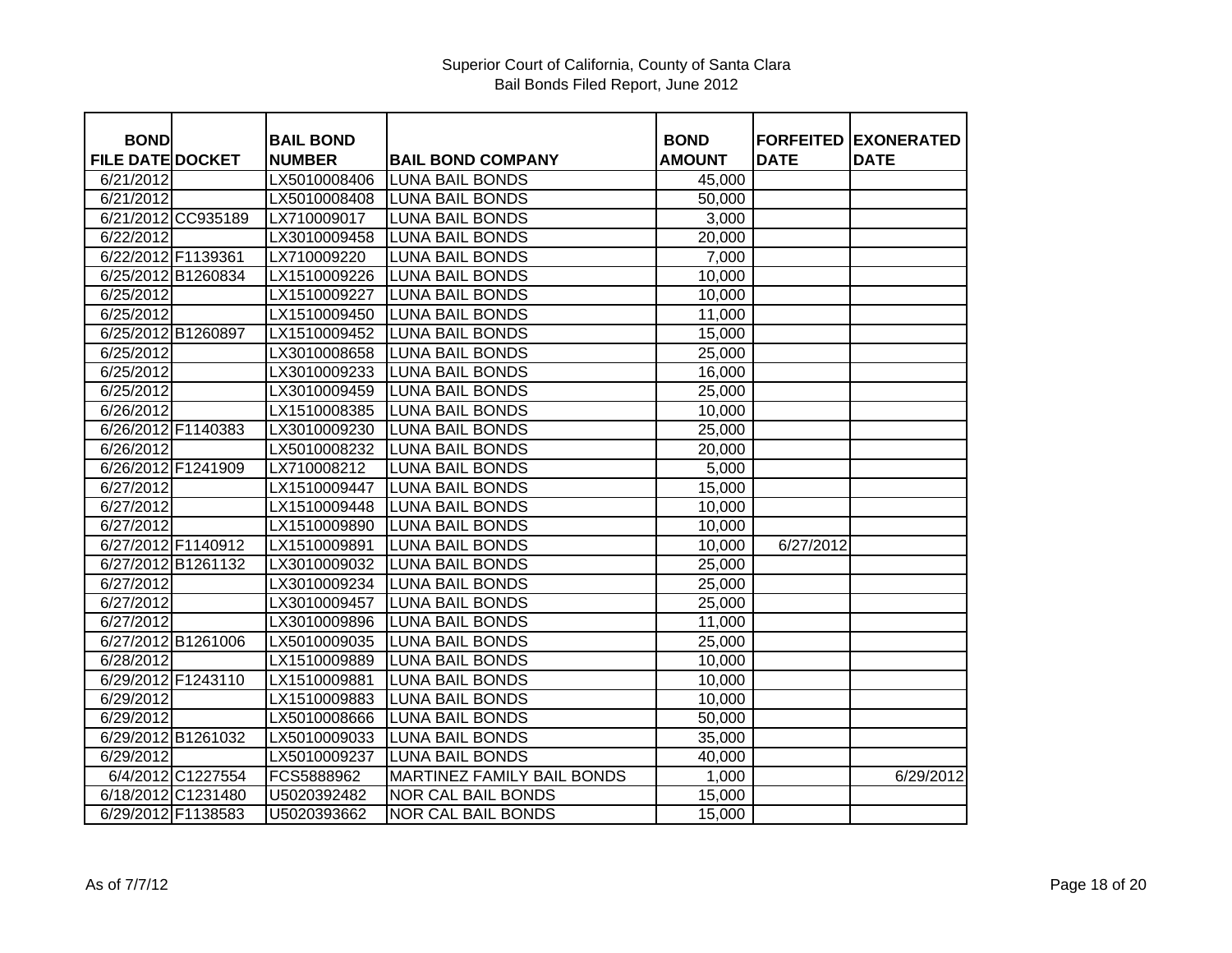| <b>BOND</b>             |                    | <b>BAIL BOND</b> |                                       | <b>BOND</b>   | <b>FORFEITED</b> | <b>IEXONERATED</b> |
|-------------------------|--------------------|------------------|---------------------------------------|---------------|------------------|--------------------|
| <b>FILE DATE DOCKET</b> |                    | <b>NUMBER</b>    | <b>BAIL BOND COMPANY</b>              | <b>AMOUNT</b> | <b>DATE</b>      | <b>DATE</b>        |
|                         | 6/1/2012 F1242658  | 2012CC014614     | <b>PACIFIC COAST BAIL BONDS</b>       | 10,000        |                  |                    |
| 6/4/2012                |                    |                  | 2012DD009856 PACIFIC COAST BAIL BONDS | 25,000        |                  | 7/2/2012           |
|                         | 6/11/2012 C1235727 | 2012DD009857     | <b>PACIFIC COAST BAIL BONDS</b>       | 50,000        |                  |                    |
| 6/14/2012               |                    | 2012CC015242     | <b>PACIFIC COAST BAIL BONDS</b>       | 26,000        |                  |                    |
| 6/18/2012               |                    | 2012CC015241     | <b>PACIFIC COAST BAIL BONDS</b>       | 25,000        |                  |                    |
| 6/19/2012 F1242855      |                    | 2012DD010178     | <b>PACIFIC COAST BAIL BONDS</b>       | 10,000        |                  |                    |
| 6/19/2012 F1242937      |                    | 2012DD010180     | <b>PACIFIC COAST BAIL BONDS</b>       | 20,000        |                  |                    |
| 6/26/2012 F1243057      |                    | 2012DD010177     | <b>PACIFIC COAST BAIL BONDS</b>       | 35,000        |                  |                    |
|                         | 6/27/2012 C1233996 | 2012BB023116     | PACIFIC COAST BAIL BONDS              | 5,000         |                  |                    |
| 6/28/2012               |                    | 2012CC015843     | PACIFIC COAST BAIL BONDS              | 11,000        |                  |                    |
| 6/29/2012               |                    | 2012CC015844     | PACIFIC COAST BAIL BONDS              | 10,000        |                  |                    |
| 6/29/2012               |                    | 2012DD010438     | <b>PACIFIC COAST BAIL BONDS</b>       | 15,000        |                  |                    |
| 6/7/2012                |                    | 2012EE003443     | RAMIREZ BAIL BONDS                    | 25,000        |                  |                    |
|                         | 6/25/2012 F1242942 | 2012CC014981     | RAMIREZ BAIL BONDS                    | 20,000        | 7/6/2012         |                    |
|                         | 6/14/2012 C1198810 |                  | 5550850979 REASONABLE BAIL BONDS      | 35,000        |                  |                    |
|                         | 6/14/2012 C1232468 | S1001853053      | REED E MCINROY BAIL BONDS             | 10,000        |                  |                    |
|                         | 6/5/2012 B1156472  | IS50K74412       | <b>REIDY BAIL BONDS</b>               | 50,000        |                  |                    |
| 6/15/2012               |                    | IS30K127781      | <b>REIDY BAIL BONDS</b>               | 5,000         |                  |                    |
| 6/1/2012                |                    | 2012CC009501     | <b>TAPOUT BAIL BONDS</b>              | 25,000        |                  | 6/27/2012          |
| 6/4/2012                |                    | 2012BB006645     | <b>TAPOUT BAIL BONDS</b>              | 6,000         |                  |                    |
|                         | 6/5/2012 F1242984  | 2012CC009906     | <b>TAPOUT BAIL BONDS</b>              | 25,000        |                  |                    |
| 6/7/2012                |                    | 2012BB006646     | <b>TAPOUT BAIL BONDS</b>              | 6,000         |                  |                    |
|                         | 6/8/2012 F1242789  | 2012CC010801     | <b>TAPOUT BAIL BONDS</b>              | 10,000        |                  |                    |
| 6/11/2012               |                    | 2012CC009907     | <b>TAPOUT BAIL BONDS</b>              | 10,000        |                  |                    |
|                         | 6/14/2012 C1227164 | 2012CC013149     | <b>TAPOUT BAIL BONDS</b>              | 5,000         |                  |                    |
|                         | 6/14/2012 C1235435 | 2012GG000347     | <b>TAPOUT BAIL BONDS</b>              | 500,000       |                  |                    |
|                         | 6/18/2012 C1232655 | 2012BB021751     | <b>TAPOUT BAIL BONDS</b>              | 10,000        |                  |                    |
|                         | 6/18/2012 C1224437 | 2012CC013150     | <b>TAPOUT BAIL BONDS</b>              | 25,000        |                  |                    |
|                         | 6/18/2012 C1225379 | 2012FF000651     | <b>TAPOUT BAIL BONDS</b>              | 125,000       |                  |                    |
| 6/25/2012               |                    | 2012CC014831     | <b>TAPOUT BAIL BONDS</b>              | 30,000        |                  |                    |
| 6/27/2012               |                    | 2012BB021752     | <b>TAPOUT BAIL BONDS</b>              | 10,000        |                  |                    |
|                         | 6/14/2012 C1228079 | AS15K135614      | THANG VO BAIL BONDS                   | 10,000        |                  |                    |
|                         | 6/25/2012 C1235495 | AS50K38198       | <b>THANG VO BAIL BONDS</b>            | 30,000        |                  |                    |
|                         | 6/14/2012 C1233150 | LX1510007214     | <b>VERONICA MELERO BAIL BONDS</b>     | 15,000        |                  |                    |